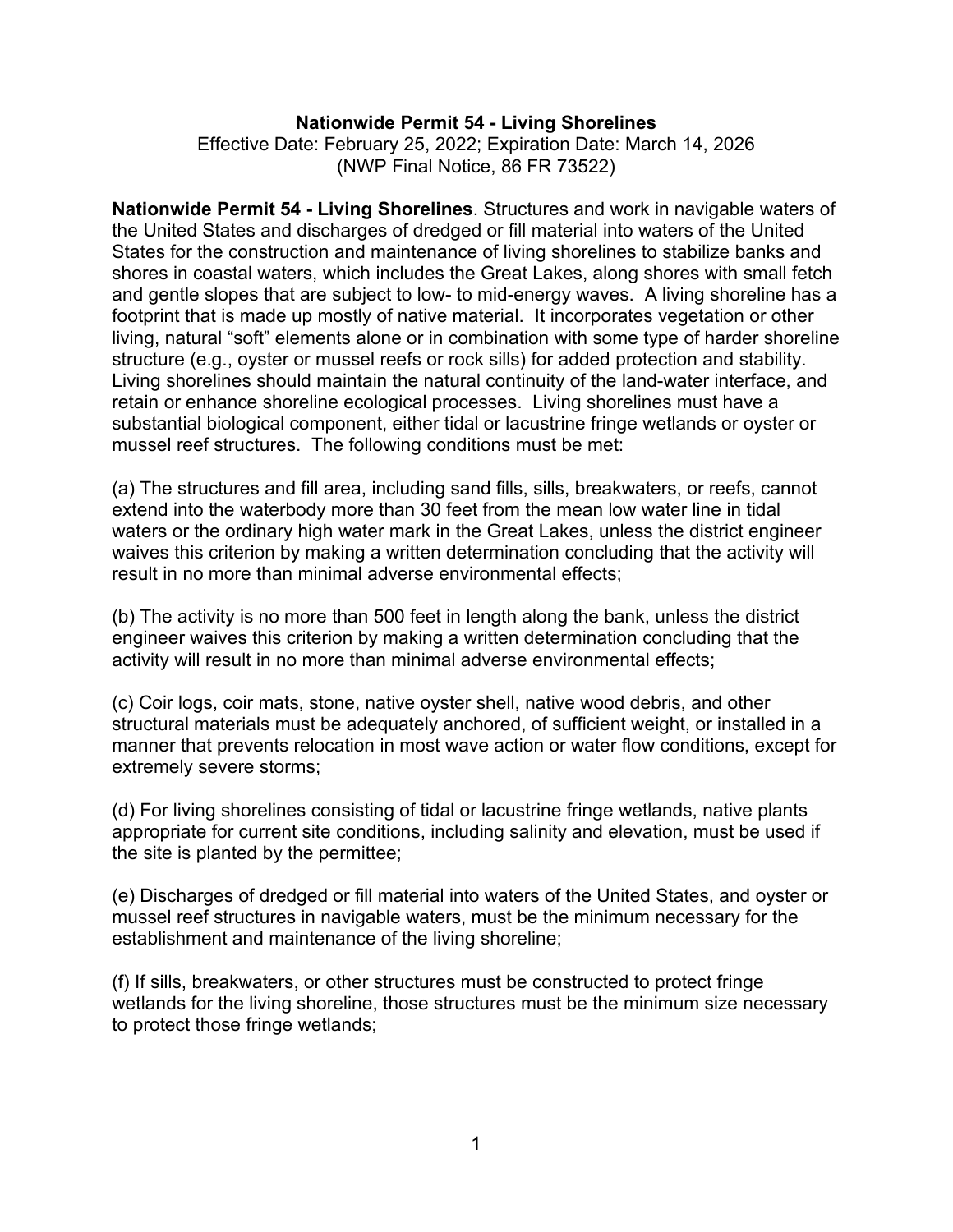(g) The activity must be designed, constructed, and maintained so that it has no more than minimal adverse effects on water movement between the waterbody and the shore and the movement of aquatic organisms between the waterbody and the shore; and

(h) The living shoreline must be properly maintained, which may require periodic repair of sills, breakwaters, or reefs, or replacing sand fills after severe storms or erosion events. Vegetation may be replanted to maintain the living shoreline. This NWP authorizes those maintenance and repair activities, including any minor deviations necessary to address changing environmental conditions.

This NWP does not authorize beach nourishment or land reclamation activities.

Notification: The permittee must submit a pre-construction notification to the district engineer prior to commencing the construction of the living shoreline. (See general condition 32.) The pre-construction notification must include a delineation of special aquatic sites (see paragraph (b)(4) of general condition 32). Pre-construction notification is not required for maintenance and repair activities for living shorelines unless required by applicable NWP general conditions or regional conditions. (Authorities: Sections 10 and 404)

Note: In waters outside of coastal waters, nature-based bank stabilization techniques, such as bioengineering and vegetative stabilization, may be authorized by NWP 13.

## **2021 Nationwide Permit General Conditions**

Note: To qualify for NWP authorization, the prospective permittee must comply with the following general conditions, as applicable, in addition to any regional or case-specific conditions imposed by the division engineer or district engineer. Prospective permittees should contact the appropriate Corps district office to determine if regional conditions have been imposed on an NWP. Prospective permittees should also contact the appropriate Corps district office to determine the status of Clean Water Act Section 401 water quality certification and/or Coastal Zone Management Act consistency for an NWP. Every person who may wish to obtain permit authorization under one or more NWPs, or who is currently relying on an existing or prior permit authorization under one or more NWPs, has been and is on notice that all of the provisions of 33 CFR 330.1 through 330.6 apply to every NWP authorization. Note especially 33 CFR 330.5 relating to the modification, suspension, or revocation of any NWP authorization.

1. **Navigation.** (a) No activity may cause more than a minimal adverse effect on navigation.

(b) Any safety lights and signals prescribed by the U.S. Coast Guard, through regulations or otherwise, must be installed and maintained at the permittee's expense on authorized facilities in navigable waters of the United States.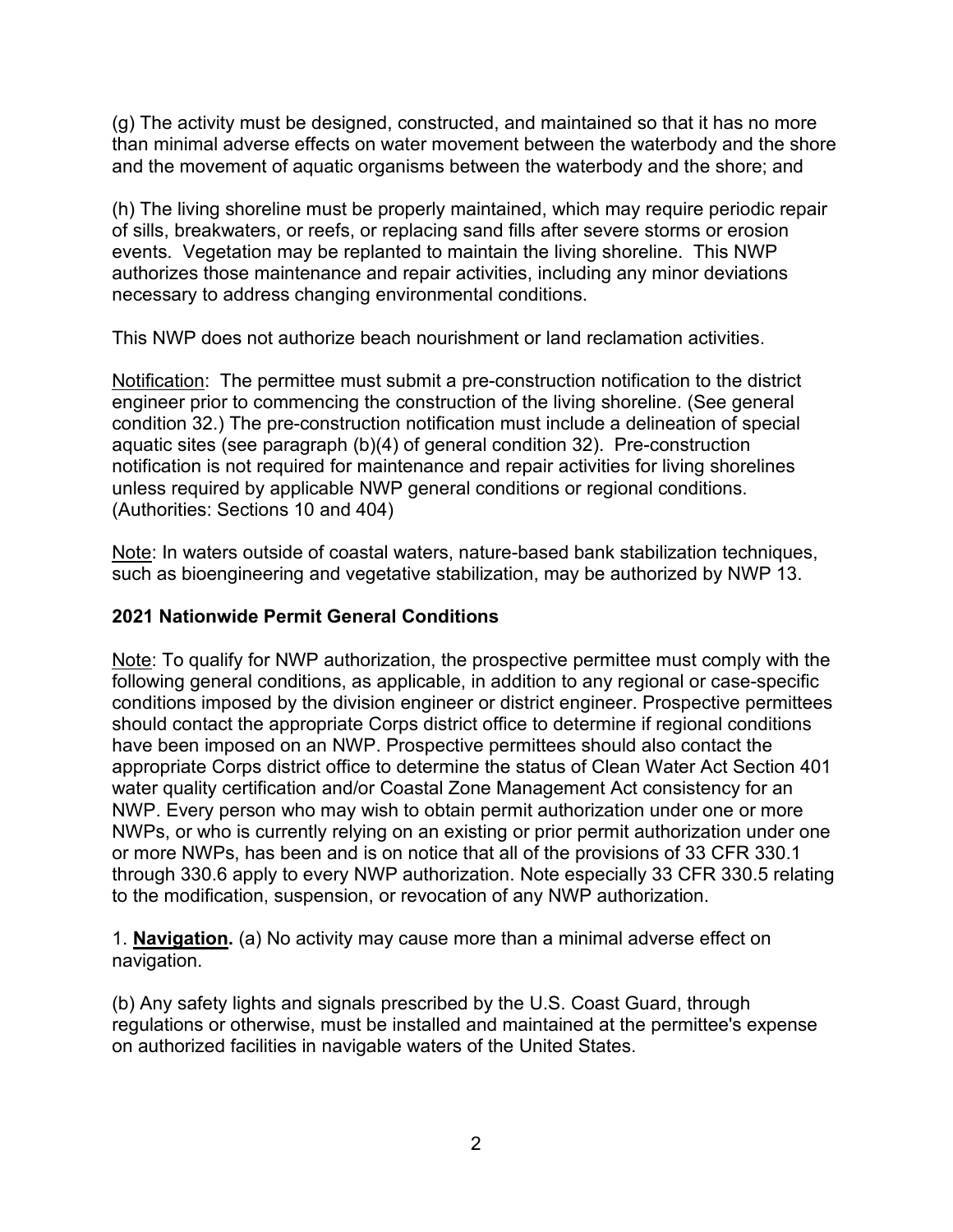(c) The permittee understands and agrees that, if future operations by the United States require the removal, relocation, or other alteration, of the structure or work herein authorized, or if, in the opinion of the Secretary of the Army or his or her authorized representative, said structure or work shall cause unreasonable obstruction to the free navigation of the navigable waters, the permittee will be required, upon due notice from the Corps of Engineers, to remove, relocate, or alter the structural work or obstructions caused thereby, without expense to the United States. No claim shall be made against the United States on account of any such removal or alteration.

2. **Aquatic Life Movements.** No activity may substantially disrupt the necessary life cycle movements of those species of aquatic life indigenous to the waterbody, including those species that normally migrate through the area, unless the activity's primary purpose is to impound water. All permanent and temporary crossings of waterbodies shall be suitably culverted, bridged, or otherwise designed and constructed to maintain low flows to sustain the movement of those aquatic species. If a bottomless culvert cannot be used, then the crossing should be designed and constructed to minimize adverse effects to aquatic life movements.

3. **Spawning Areas.** Activities in spawning areas during spawning seasons must be avoided to the maximum extent practicable. Activities that result in the physical destruction (e.g., through excavation, fill, or downstream smothering by substantial turbidity) of an important spawning area are not authorized.

4. **Migratory Bird Breeding Areas.** Activities in waters of the United States that serve as breeding areas for migratory birds must be avoided to the maximum extent practicable.

5. **Shellfish Beds.** No activity may occur in areas of concentrated shellfish populations, unless the activity is directly related to a shellfish harvesting activity authorized by NWPs 4 and 48, or is a shellfish seeding or habitat restoration activity authorized by NWP 27.

6. **Suitable Material.** No activity may use unsuitable material (e.g., trash, debris, car bodies, asphalt, etc.). Material used for construction or discharged must be free from toxic pollutants in toxic amounts (see section 307 of the Clean Water Act).

7. **Water Supply Intakes.** No activity may occur in the proximity of a public water supply intake, except where the activity is for the repair or improvement of public water supply intake structures or adjacent bank stabilization.

8. **Adverse Effects From Impoundments.** If the activity creates an impoundment of water, adverse effects to the aquatic system due to accelerating the passage of water, and/or restricting its flow must be minimized to the maximum extent practicable.

9. **Management of Water Flows.** To the maximum extent practicable, the preconstruction course, condition, capacity, and location of open waters must be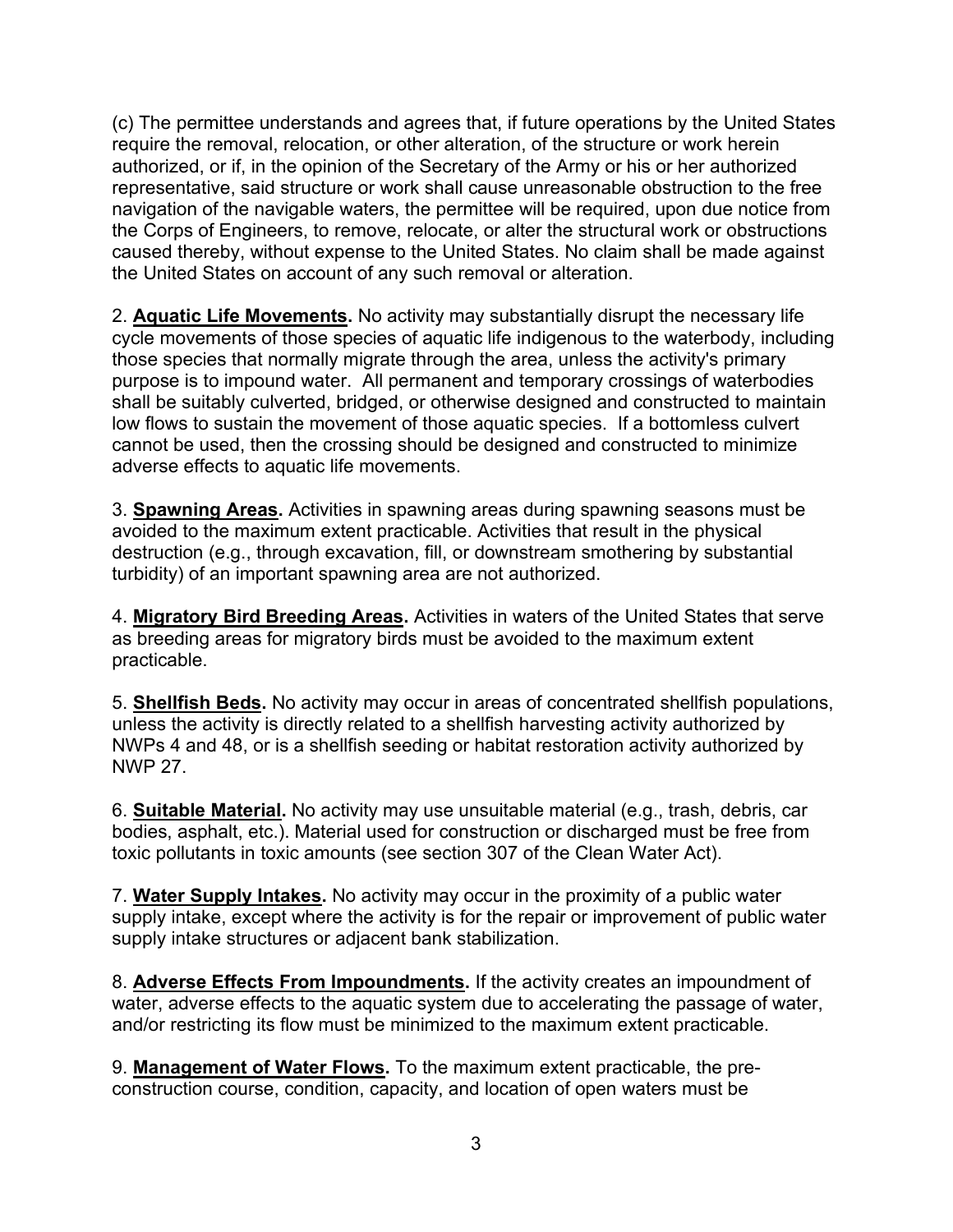maintained for each activity, including stream channelization, storm water management activities, and temporary and permanent road crossings, except as provided below. The activity must be constructed to withstand expected high flows. The activity must not restrict or impede the passage of normal or high flows, unless the primary purpose of the activity is to impound water or manage high flows. The activity may alter the preconstruction course, condition, capacity, and location of open waters if it benefits the aquatic environment (e.g., stream restoration or relocation activities).

10. **Fills Within 100-Year Floodplains.** The activity must comply with applicable FEMA-approved state or local floodplain management requirements.

11. **Equipment.** Heavy equipment working in wetlands or mudflats must be placed on mats, or other measures must be taken to minimize soil disturbance.

12. **Soil Erosion and Sediment Controls.** Appropriate soil erosion and sediment controls must be used and maintained in effective operating condition during construction, and all exposed soil and other fills, as well as any work below the ordinary high water mark or high tide line, must be permanently stabilized at the earliest practicable date. Permittees are encouraged to perform work within waters of the United States during periods of low-flow or no-flow, or during low tides.

13. **Removal of Temporary Structures and Fills.** Temporary structures must be removed, to the maximum extent practicable, after their use has been discontinued. Temporary fills must be removed in their entirety and the affected areas returned to preconstruction elevations. The affected areas must be revegetated, as appropriate.

14. **Proper Maintenance.** Any authorized structure or fill shall be properly maintained, including maintenance to ensure public safety and compliance with applicable NWP general conditions, as well as any activity-specific conditions added by the district engineer to an NWP authorization.

15. **Single and Complete Project.** The activity must be a single and complete project. The same NWP cannot be used more than once for the same single and complete project.

16. **Wild and Scenic Rivers.** (a) No NWP activity may occur in a component of the National Wild and Scenic River System, or in a river officially designated by Congress as a "study river" for possible inclusion in the system while the river is in an official study status, unless the appropriate Federal agency with direct management responsibility for such river, has determined in writing that the proposed activity will not adversely affect the Wild and Scenic River designation or study status.

(b) If a proposed NWP activity will occur in a component of the National Wild and Scenic River System, or in a river officially designated by Congress as a "study river" for possible inclusion in the system while the river is in an official study status, the permittee must submit a pre-construction notification (see general condition 32). The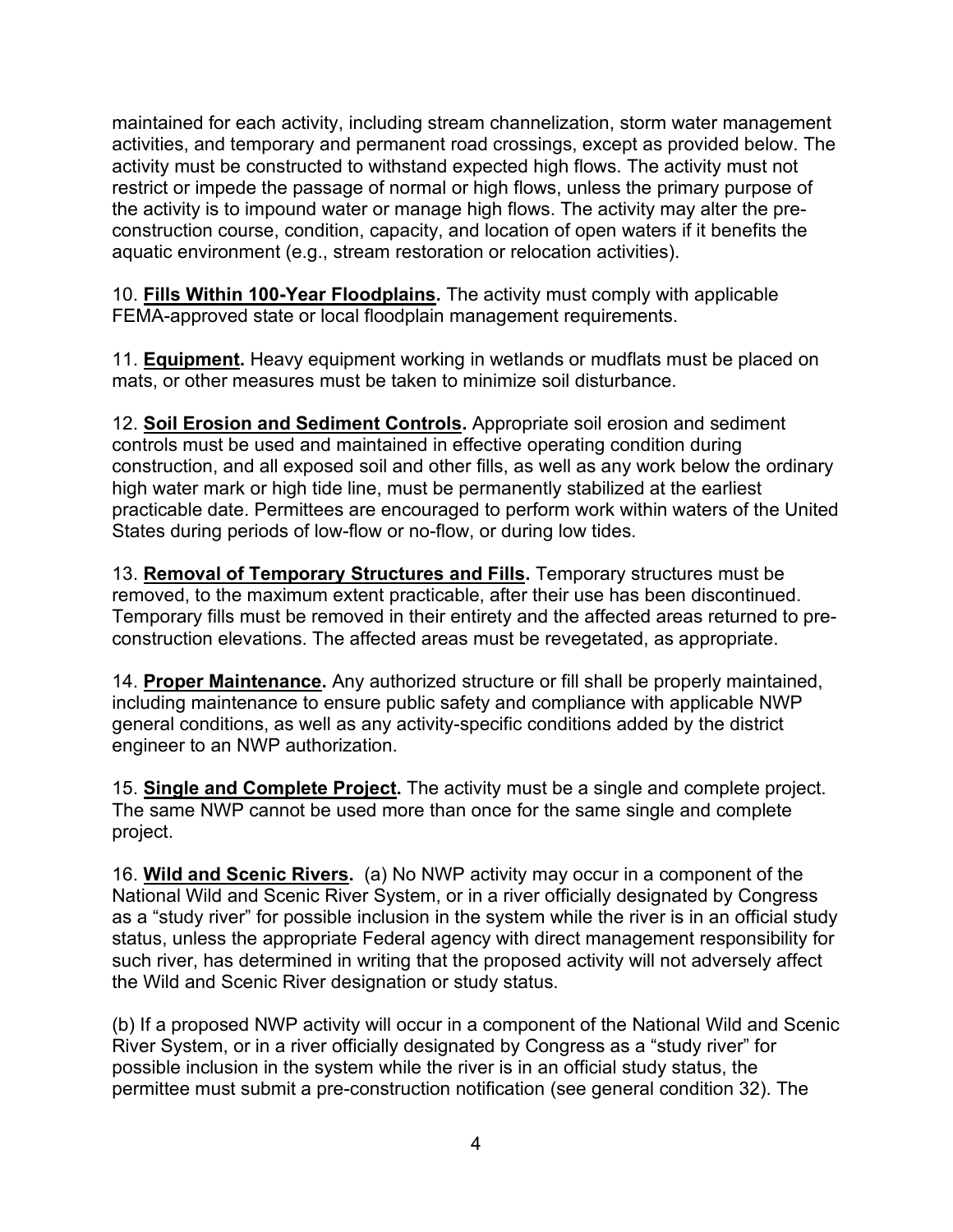district engineer will coordinate the PCN with the Federal agency with direct management responsibility for that river. Permittees shall not begin the NWP activity until notified by the district engineer that the Federal agency with direct management responsibility for that river has determined in writing that the proposed NWP activity will not adversely affect the Wild and Scenic River designation or study status.

(c) Information on Wild and Scenic Rivers may be obtained from the appropriate Federal land management agency responsible for the designated Wild and Scenic River or study river (e.g., National Park Service, U.S. Forest Service, Bureau of Land Management, U.S. Fish and Wildlife Service). Information on these rivers is also available at: http://www.rivers.gov/.

17. **Tribal Rights.** No activity or its operation may impair reserved tribal rights, including, but not limited to, reserved water rights and treaty fishing and hunting rights.

18. **Endangered Species.** (a) No activity is authorized under any NWP which is likely to directly or indirectly jeopardize the continued existence of a threatened or endangered species or a species proposed for such designation, as identified under the Federal Endangered Species Act (ESA), or which will directly or indirectly destroy or adversely modify designated critical habitat or critical habitat proposed for such designation. No activity is authorized under any NWP which "may affect" a listed species or critical habitat, unless ESA section 7 consultation addressing the consequences of the proposed activity on listed species or critical habitat has been completed. See 50 CFR 402.02 for the definition of "effects of the action" for the purposes of ESA section 7 consultation, as well as 50 CFR 402.17, which provides further explanation under ESA section 7 regarding "activities that are reasonably certain to occur" and "consequences caused by the proposed action."

(b) Federal agencies should follow their own procedures for complying with the requirements of the ESA (see 33 CFR 330.4(f)(1)). If pre-construction notification is required for the proposed activity, the Federal permittee must provide the district engineer with the appropriate documentation to demonstrate compliance with those requirements. The district engineer will verify that the appropriate documentation has been submitted. If the appropriate documentation has not been submitted, additional ESA section 7 consultation may be necessary for the activity and the respective federal agency would be responsible for fulfilling its obligation under section 7 of the ESA.

(c) Non-federal permittees must submit a pre-construction notification to the district engineer if any listed species (or species proposed for listing) or designated critical habitat (or critical habitat proposed such designation) might be affected or is in the vicinity of the activity, or if the activity is located in designated critical habitat or critical habitat proposed for such designation, and shall not begin work on the activity until notified by the district engineer that the requirements of the ESA have been satisfied and that the activity is authorized. For activities that might affect Federally-listed endangered or threatened species (or species proposed for listing) or designated critical habitat (or critical habitat proposed for such designation), the pre-construction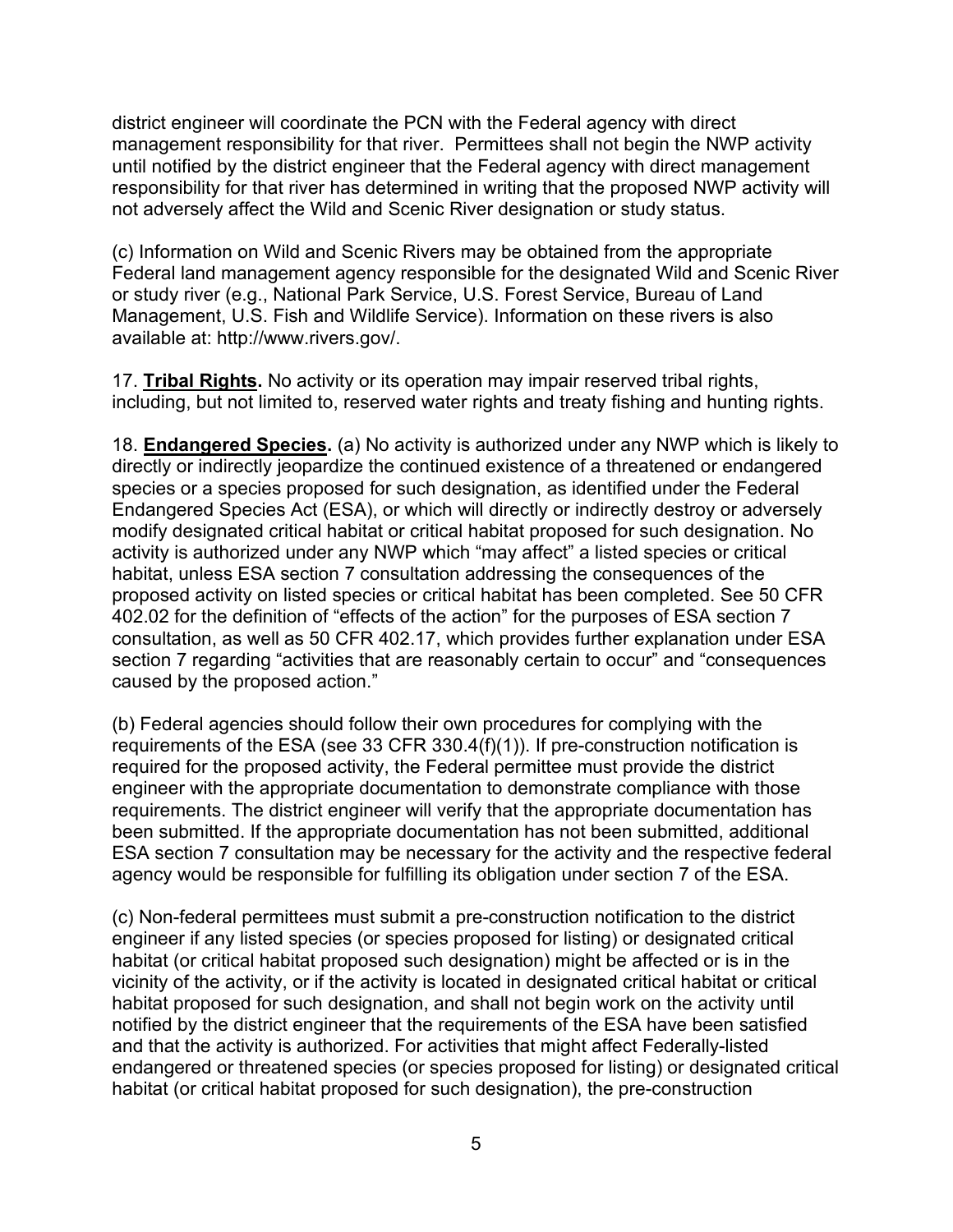notification must include the name(s) of the endangered or threatened species (or species proposed for listing) that might be affected by the proposed activity or that utilize the designated critical habitat (or critical habitat proposed for such designation) that might be affected by the proposed activity. The district engineer will determine whether the proposed activity "may affect" or will have "no effect" to listed species and designated critical habitat and will notify the non-Federal applicant of the Corps' determination within 45 days of receipt of a complete pre-construction notification. For activities where the non-Federal applicant has identified listed species (or species proposed for listing) or designated critical habitat (or critical habitat proposed for such designation) that might be affected or is in the vicinity of the activity, and has so notified the Corps, the applicant shall not begin work until the Corps has provided notification that the proposed activity will have "no effect" on listed species (or species proposed for listing or designated critical habitat (or critical habitat proposed for such designation), or until ESA section 7 consultation or conference has been completed. If the non-Federal applicant has not heard back from the Corps within 45 days, the applicant must still wait for notification from the Corps.

(d) As a result of formal or informal consultation or conference with the FWS or NMFS the district engineer may add species-specific permit conditions to the NWPs.

(e) Authorization of an activity by an NWP does not authorize the "take" of a threatened or endangered species as defined under the ESA. In the absence of separate authorization (e.g., an ESA Section 10 Permit, a Biological Opinion with "incidental take" provisions, etc.) from the FWS or the NMFS, the Endangered Species Act prohibits any person subject to the jurisdiction of the United States to take a listed species, where "take" means to harass, harm, pursue, hunt, shoot, wound, kill, trap, capture, or collect, or to attempt to engage in any such conduct. The word "harm" in the definition of "take'' means an act which actually kills or injures wildlife. Such an act may include significant habitat modification or degradation where it actually kills or injures wildlife by significantly impairing essential behavioral patterns, including breeding, feeding or sheltering.

(f) If the non-federal permittee has a valid ESA section  $10(a)(1)(B)$  incidental take permit with an approved Habitat Conservation Plan for a project or a group of projects that includes the proposed NWP activity, the non-federal applicant should provide a copy of that ESA section 10(a)(1)(B) permit with the PCN required by paragraph (c) of this general condition. The district engineer will coordinate with the agency that issued the ESA section 10(a)(1)(B) permit to determine whether the proposed NWP activity and the associated incidental take were considered in the internal ESA section 7 consultation conducted for the ESA section 10(a)(1)(B) permit. If that coordination results in concurrence from the agency that the proposed NWP activity and the associated incidental take were considered in the internal ESA section 7 consultation for the ESA section 10(a)(1)(B) permit, the district engineer does not need to conduct a separate ESA section 7 consultation for the proposed NWP activity. The district engineer will notify the non-federal applicant within 45 days of receipt of a complete pre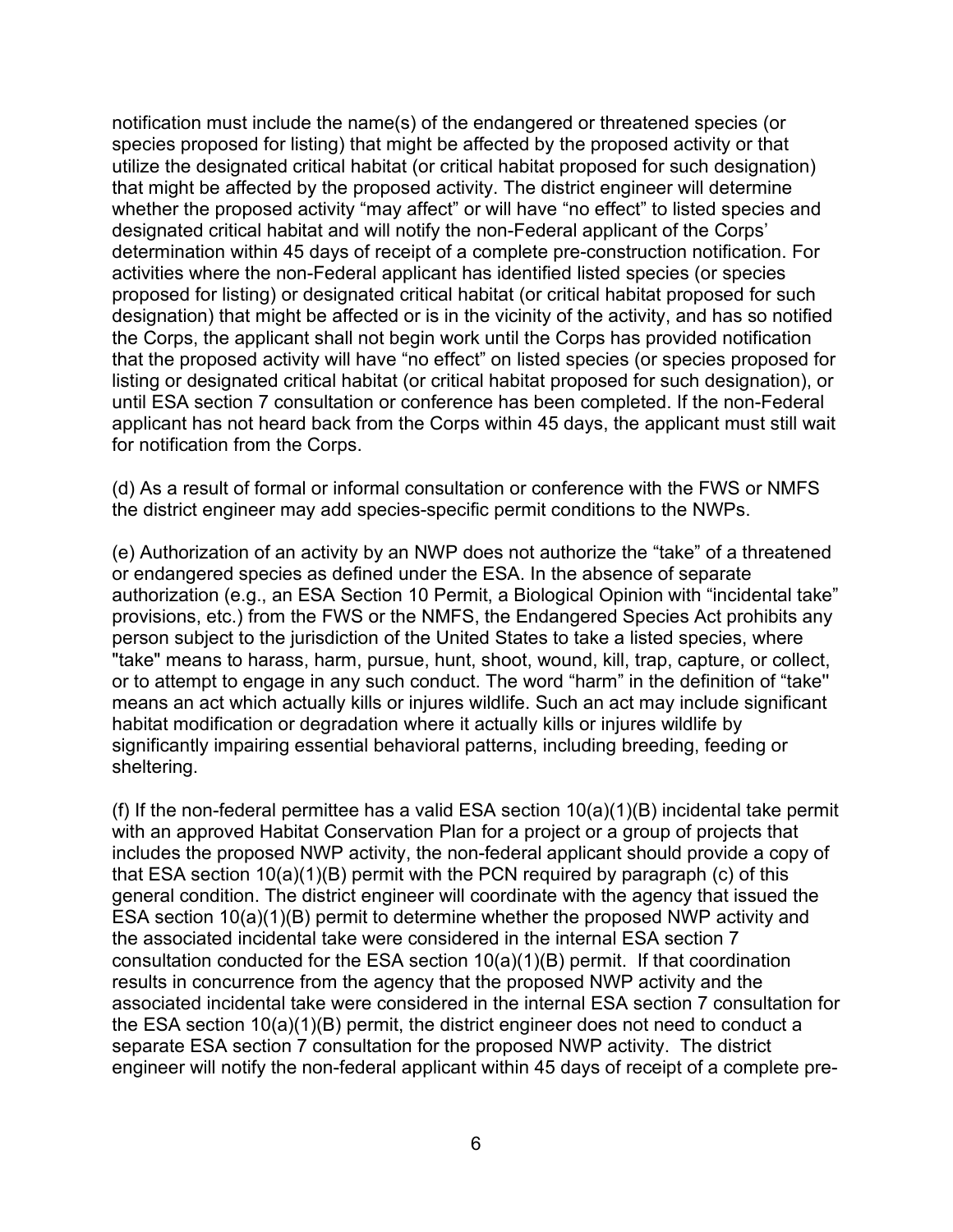construction notification whether the ESA section 10(a)(1)(B) permit covers the proposed NWP activity or whether additional ESA section 7 consultation is required.

(g) Information on the location of threatened and endangered species and their critical habitat can be obtained directly from the offices of the FWS and NMFS or their world wide web pages at http://www.fws.gov/ or http://www.fws.gov/ipac and http://www.nmfs.noaa.gov/pr/species/esa/ respectively.

19. **Migratory Birds and Bald and Golden Eagles.** The permittee is responsible for ensuring that an action authorized by an NWP complies with the Migratory Bird Treaty Act and the Bald and Golden Eagle Protection Act. The permittee is responsible for contacting the appropriate local office of the U.S. Fish and Wildlife Service to determine what measures, if any, are necessary or appropriate to reduce adverse effects to migratory birds or eagles, including whether "incidental take" permits are necessary and available under the Migratory Bird Treaty Act or Bald and Golden Eagle Protection Act for a particular activity.

20. **Historic Properties.** (a) No activity is authorized under any NWP which may have the potential to cause effects to properties listed, or eligible for listing, in the National Register of Historic Places until the requirements of Section 106 of the National Historic Preservation Act (NHPA) have been satisfied.

(b) Federal permittees should follow their own procedures for complying with the requirements of section 106 of the National Historic Preservation Act (see 33 CFR 330.4(g)(1)). If pre-construction notification is required for the proposed NWP activity, the Federal permittee must provide the district engineer with the appropriate documentation to demonstrate compliance with those requirements. The district engineer will verify that the appropriate documentation has been submitted. If the appropriate documentation is not submitted, then additional consultation under section 106 may be necessary. The respective federal agency is responsible for fulfilling its obligation to comply with section 106.

(c) Non-federal permittees must submit a pre-construction notification to the district engineer if the NWP activity might have the potential to cause effects to any historic properties listed on, determined to be eligible for listing on, or potentially eligible for listing on the National Register of Historic Places, including previously unidentified properties. For such activities, the pre-construction notification must state which historic properties might have the potential to be affected by the proposed NWP activity or include a vicinity map indicating the location of the historic properties or the potential for the presence of historic properties. Assistance regarding information on the location of, or potential for, the presence of historic properties can be sought from the State Historic Preservation Officer, Tribal Historic Preservation Officer, or designated tribal representative, as appropriate, and the National Register of Historic Places (see 33 CFR 330.4(g)). When reviewing pre-construction notifications, district engineers will comply with the current procedures for addressing the requirements of section 106 of the National Historic Preservation Act. The district engineer shall make a reasonable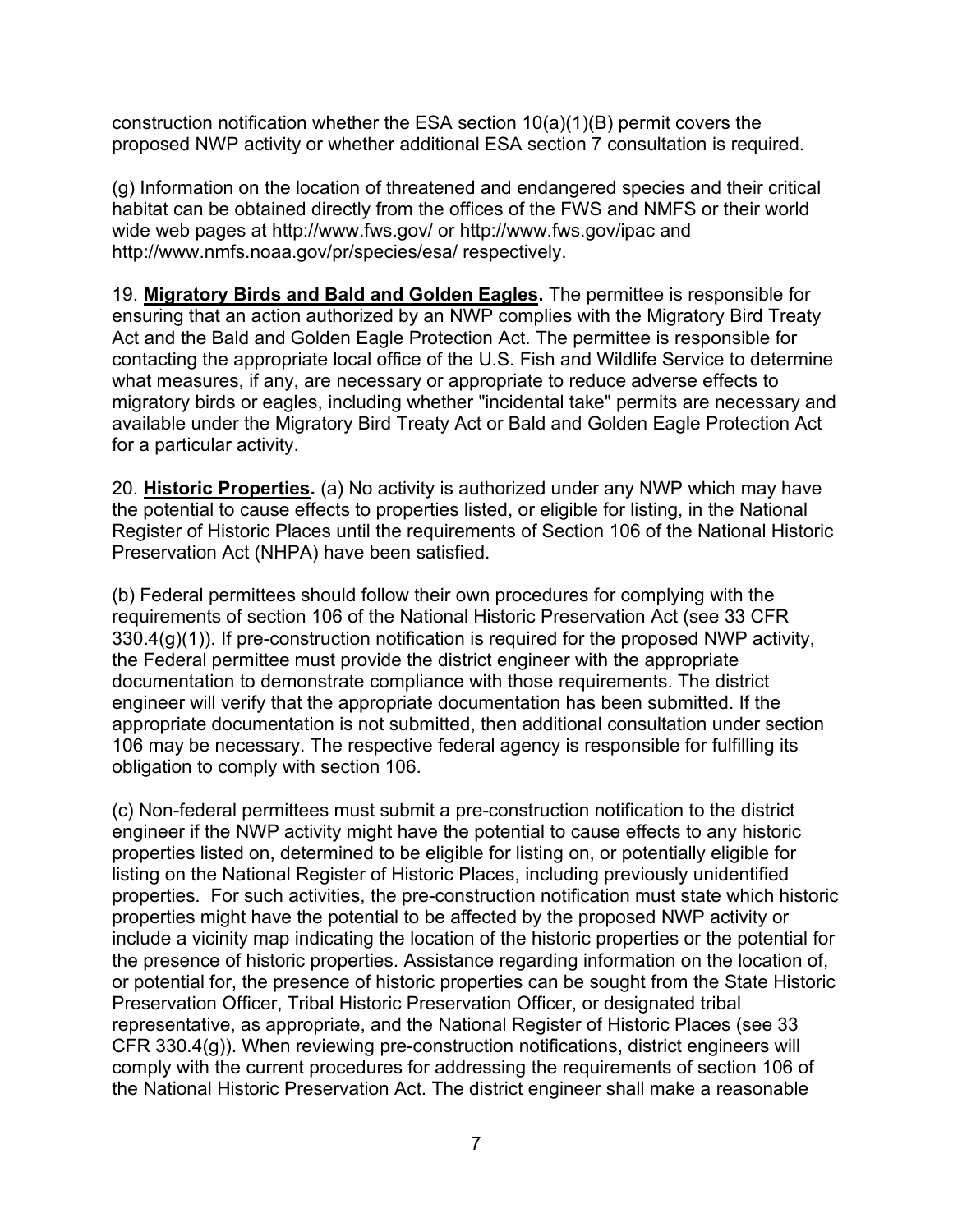and good faith effort to carry out appropriate identification efforts commensurate with potential impacts, which may include background research, consultation, oral history interviews, sample field investigation, and/or field survey. Based on the information submitted in the PCN and these identification efforts, the district engineer shall determine whether the proposed NWP activity has the potential to cause effects on the historic properties. Section 106 consultation is not required when the district engineer determines that the activity does not have the potential to cause effects on historic properties (see 36 CFR 800.3(a)). Section 106 consultation is required when the district engineer determines that the activity has the potential to cause effects on historic properties. The district engineer will conduct consultation with consulting parties identified under 36 CFR 800.2(c) when he or she makes any of the following effect determinations for the purposes of section 106 of the NHPA: no historic properties affected, no adverse effect, or adverse effect.

(d) Where the non-Federal applicant has identified historic properties on which the proposed NWP activity might have the potential to cause effects and has so notified the Corps, the non-Federal applicant shall not begin the activity until notified by the district engineer either that the activity has no potential to cause effects to historic properties or that NHPA section 106 consultation has been completed. For non-federal permittees, the district engineer will notify the prospective permittee within 45 days of receipt of a complete pre-construction notification whether NHPA section 106 consultation is required. If NHPA section 106 consultation is required, the district engineer will notify the non-Federal applicant that he or she cannot begin the activity until section 106 consultation is completed. If the non-Federal applicant has not heard back from the Corps within 45 days, the applicant must still wait for notification from the Corps.

(e) Prospective permittees should be aware that section 110k of the NHPA (54 U.S.C. 306113) prevents the Corps from granting a permit or other assistance to an applicant who, with intent to avoid the requirements of section 106 of the NHPA, has intentionally significantly adversely affected a historic property to which the permit would relate, or having legal power to prevent it, allowed such significant adverse effect to occur, unless the Corps, after consultation with the Advisory Council on Historic Preservation (ACHP), determines that circumstances justify granting such assistance despite the adverse effect created or permitted by the applicant. If circumstances justify granting the assistance, the Corps is required to notify the ACHP and provide documentation specifying the circumstances, the degree of damage to the integrity of any historic properties affected, and proposed mitigation. This documentation must include any views obtained from the applicant, SHPO/THPO, appropriate Indian tribes if the undertaking occurs on or affects historic properties on tribal lands or affects properties of interest to those tribes, and other parties known to have a legitimate interest in the impacts to the permitted activity on historic properties.

21. **Discovery of Previously Unknown Remains and Artifacts.** Permittees that discover any previously unknown historic, cultural or archeological remains and artifacts while accomplishing the activity authorized by an NWP, they must immediately notify the district engineer of what they have found, and to the maximum extent practicable,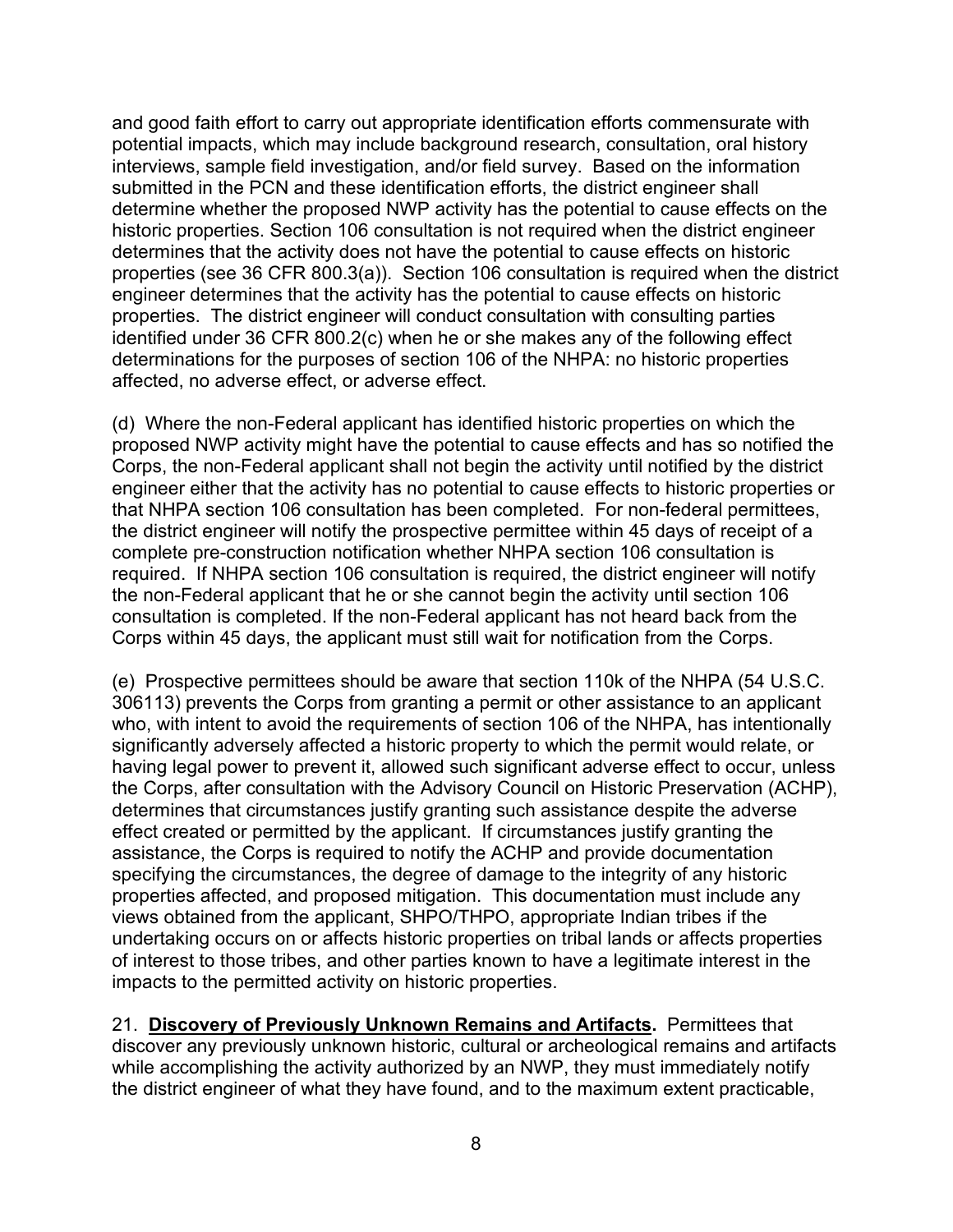avoid construction activities that may affect the remains and artifacts until the required coordination has been completed. The district engineer will initiate the Federal, Tribal, and state coordination required to determine if the items or remains warrant a recovery effort or if the site is eligible for listing in the National Register of Historic Places.

22. **Designated Critical Resource Waters.** Critical resource waters include, NOAAmanaged marine sanctuaries and marine monuments, and National Estuarine Research Reserves. The district engineer may designate, after notice and opportunity for public comment, additional waters officially designated by a state as having particular environmental or ecological significance, such as outstanding national resource waters or state natural heritage sites. The district engineer may also designate additional critical resource waters after notice and opportunity for public comment.

(a) Discharges of dredged or fill material into waters of the United States are not authorized by NWPs 7, 12, 14, 16, 17, 21, 29, 31, 35, 39, 40, 42, 43, 44, 49, 50, 51, 52, 57 and 58 for any activity within, or directly affecting, critical resource waters, including wetlands adjacent to such waters.

(b) For NWPs 3, 8, 10, 13, 15, 18, 19, 22, 23, 25, 27, 28, 30, 33, 34, 36, 37, 38, and 54, notification is required in accordance with general condition 32, for any activity proposed by permittees in the designated critical resource waters including wetlands adjacent to those waters. The district engineer may authorize activities under these NWPs only after she or he determines that the impacts to the critical resource waters will be no more than minimal.

23. **Mitigation.** The district engineer will consider the following factors when determining appropriate and practicable mitigation necessary to ensure that the individual and cumulative adverse environmental effects are no more than minimal:

(a) The activity must be designed and constructed to avoid and minimize adverse effects, both temporary and permanent, to waters of the United States to the maximum extent practicable at the project site (i.e., on site).

(b) Mitigation in all its forms (avoiding, minimizing, rectifying, reducing, or compensating for resource losses) will be required to the extent necessary to ensure that the individual and cumulative adverse environmental effects are no more than minimal.

(c) Compensatory mitigation at a minimum one-for-one ratio will be required for all wetland losses that exceed 1/10-acre and require pre-construction notification, unless the district engineer determines in writing that either some other form of mitigation would be more environmentally appropriate or the adverse environmental effects of the proposed activity are no more than minimal, and provides an activity-specific waiver of this requirement. For wetland losses of 1/10-acre or less that require pre-construction notification, the district engineer may determine on a case-by-case basis that compensatory mitigation is required to ensure that the activity results in only minimal adverse environmental effects.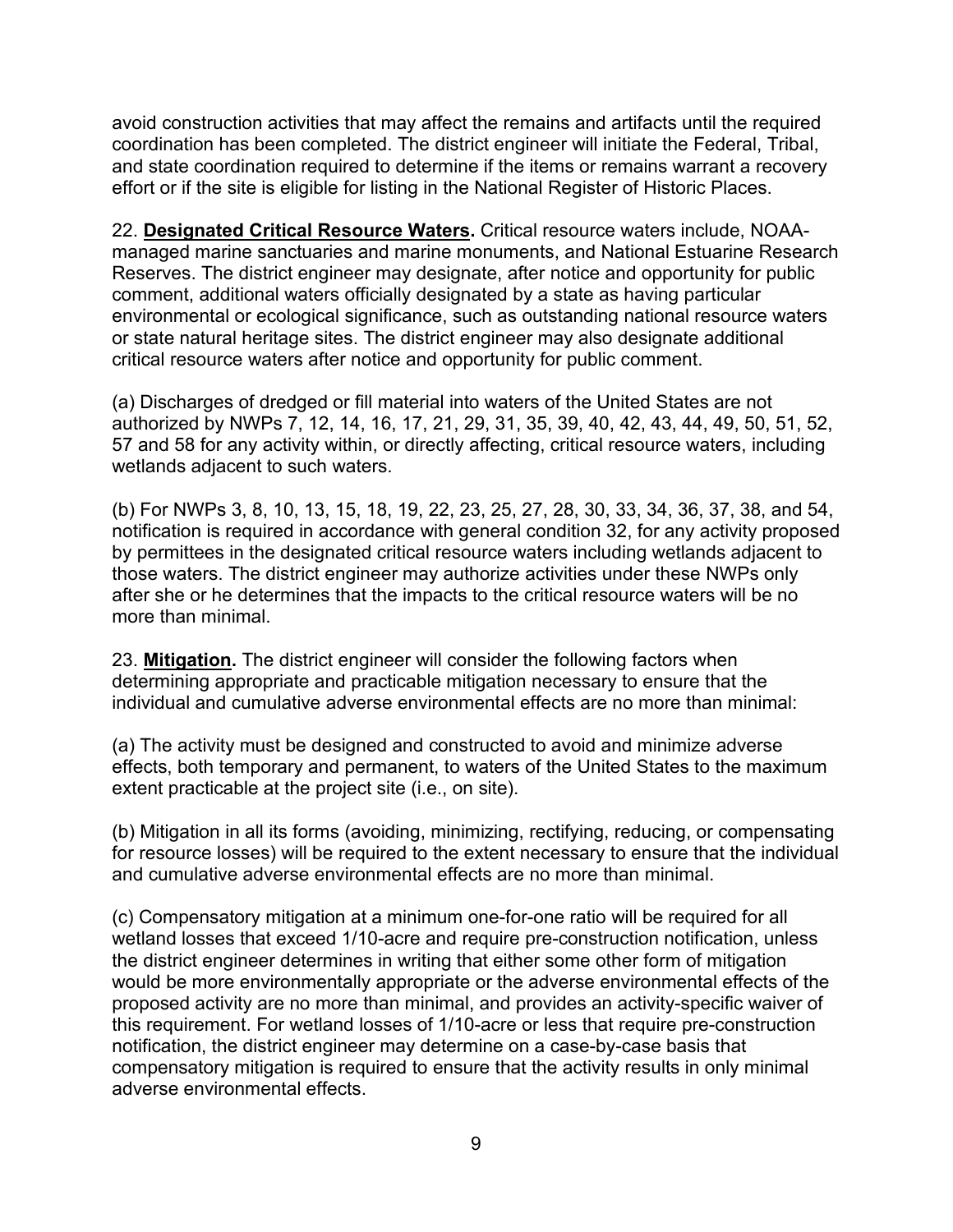(d) Compensatory mitigation at a minimum one-for-one ratio will be required for all losses of stream bed that exceed 3/100-acre and require pre-construction notification, unless the district engineer determines in writing that either some other form of mitigation would be more environmentally appropriate or the adverse environmental effects of the proposed activity are no more than minimal, and provides an activityspecific waiver of this requirement. This compensatory mitigation requirement may be satisfied through the restoration or enhancement of riparian areas next to streams in accordance with paragraph (e) of this general condition. For losses of stream bed of 3/100-acre or less that require pre-construction notification, the district engineer may determine on a case-by-case basis that compensatory mitigation is required to ensure that the activity results in only minimal adverse environmental effects. Compensatory mitigation for losses of streams should be provided, if practicable, through stream rehabilitation, enhancement, or preservation, since streams are difficult-to-replace resources (see 33 CFR 332.3(e)(3)).

(e) Compensatory mitigation plans for NWP activities in or near streams or other open waters will normally include a requirement for the restoration or enhancement, maintenance, and legal protection (e.g., conservation easements) of riparian areas next to open waters. In some cases, the restoration or maintenance/protection of riparian areas may be the only compensatory mitigation required. If restoring riparian areas involves planting vegetation, only native species should be planted. The width of the required riparian area will address documented water quality or aquatic habitat loss concerns. Normally, the riparian area will be 25 to 50 feet wide on each side of the stream, but the district engineer may require slightly wider riparian areas to address documented water quality or habitat loss concerns. If it is not possible to restore or maintain/protect a riparian area on both sides of a stream, or if the waterbody is a lake or coastal waters, then restoring or maintaining/protecting a riparian area along a single bank or shoreline may be sufficient. Where both wetlands and open waters exist on the project site, the district engineer will determine the appropriate compensatory mitigation (e.g., riparian areas and/or wetlands compensation) based on what is best for the aquatic environment on a watershed basis. In cases where riparian areas are determined to be the most appropriate form of minimization or compensatory mitigation, the district engineer may waive or reduce the requirement to provide wetland compensatory mitigation for wetland losses.

(f) Compensatory mitigation projects provided to offset losses of aquatic resources must comply with the applicable provisions of 33 CFR part 332.

(1) The prospective permittee is responsible for proposing an appropriate compensatory mitigation option if compensatory mitigation is necessary to ensure that the activity results in no more than minimal adverse environmental effects. For the NWPs, the preferred mechanism for providing compensatory mitigation is mitigation bank credits or in-lieu fee program credits (see 33 CFR 332.3(b)(2) and (3)). However, if an appropriate number and type of mitigation bank or in-lieu credits are not available at the time the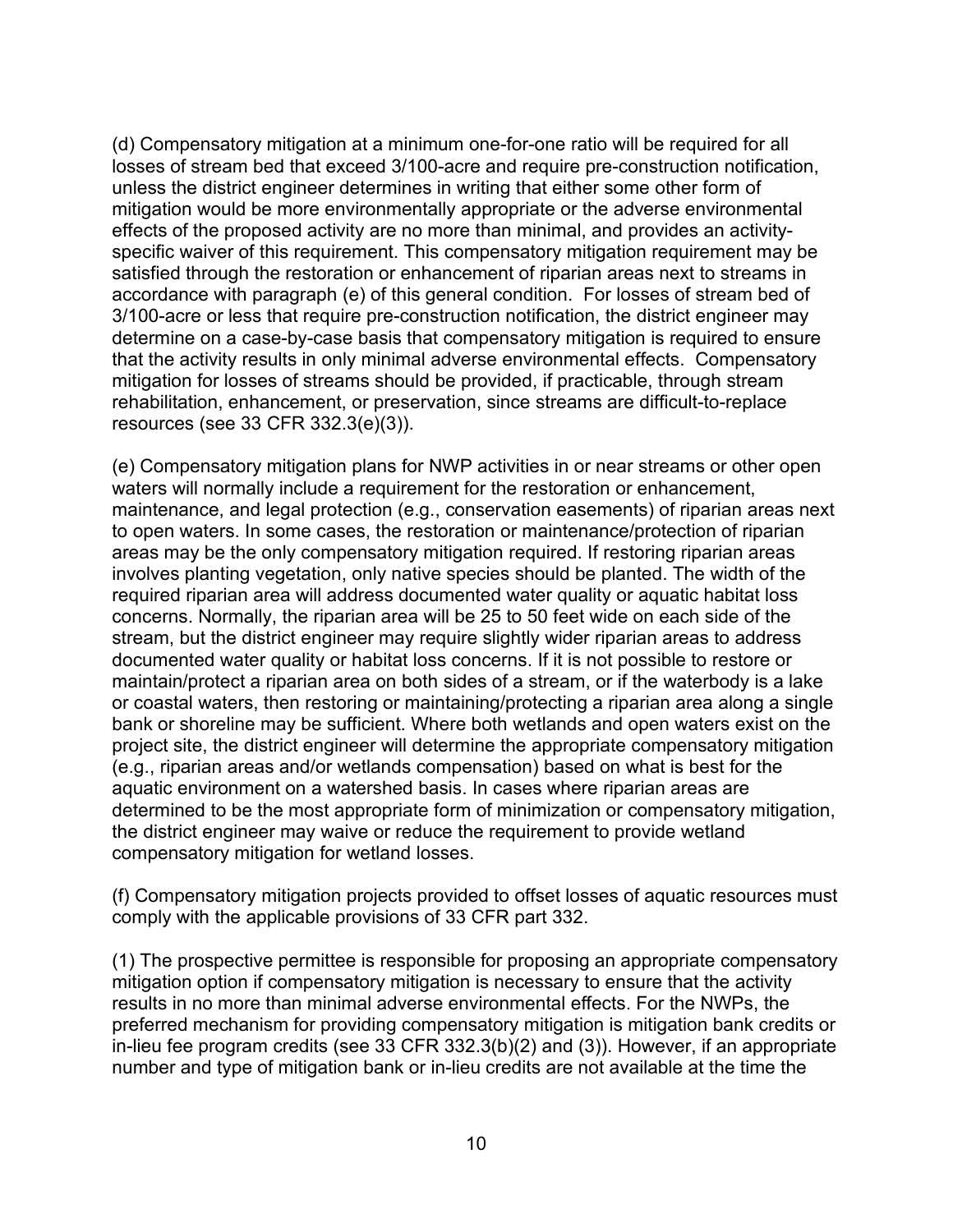PCN is submitted to the district engineer, the district engineer may approve the use of permittee-responsible mitigation.

(2) The amount of compensatory mitigation required by the district engineer must be sufficient to ensure that the authorized activity results in no more than minimal individual and cumulative adverse environmental effects (see 33 CFR 330.1(e)(3)). (See also 33 CFR 332.3(f).)

(3) Since the likelihood of success is greater and the impacts to potentially valuable uplands are reduced, aquatic resource restoration should be the first compensatory mitigation option considered for permittee-responsible mitigation.

(4) If permittee-responsible mitigation is the proposed option, the prospective permittee is responsible for submitting a mitigation plan. A conceptual or detailed mitigation plan may be used by the district engineer to make the decision on the NWP verification request, but a final mitigation plan that addresses the applicable requirements of 33 CFR 332.4(c)(2) through (14) must be approved by the district engineer before the permittee begins work in waters of the United States, unless the district engineer determines that prior approval of the final mitigation plan is not practicable or not necessary to ensure timely completion of the required compensatory mitigation (see 33 CFR 332.3(k)(3)). If permittee-responsible mitigation is the proposed option, and the proposed compensatory mitigation site is located on land in which another federal agency holds an easement, the district engineer will coordinate with that federal agency to determine if proposed compensatory mitigation project is compatible with the terms of the easement.

(5) If mitigation bank or in-lieu fee program credits are the proposed option, the mitigation plan needs to address only the baseline conditions at the impact site and the number of credits to be provided (see 33 CFR 332.4(c)(1)(ii)).

(6) Compensatory mitigation requirements (e.g., resource type and amount to be provided as compensatory mitigation, site protection, ecological performance standards, monitoring requirements) may be addressed through conditions added to the NWP authorization, instead of components of a compensatory mitigation plan (see 33 CFR 332.4(c)(1)(ii)).

(g) Compensatory mitigation will not be used to increase the acreage losses allowed by the acreage limits of the NWPs. For example, if an NWP has an acreage limit of 1/2 acre, it cannot be used to authorize any NWP activity resulting in the loss of greater than 1/2-acre of waters of the United States, even if compensatory mitigation is provided that replaces or restores some of the lost waters. However, compensatory mitigation can and should be used, as necessary, to ensure that an NWP activity already meeting the established acreage limits also satisfies the no more than minimal impact requirement for the NWPs.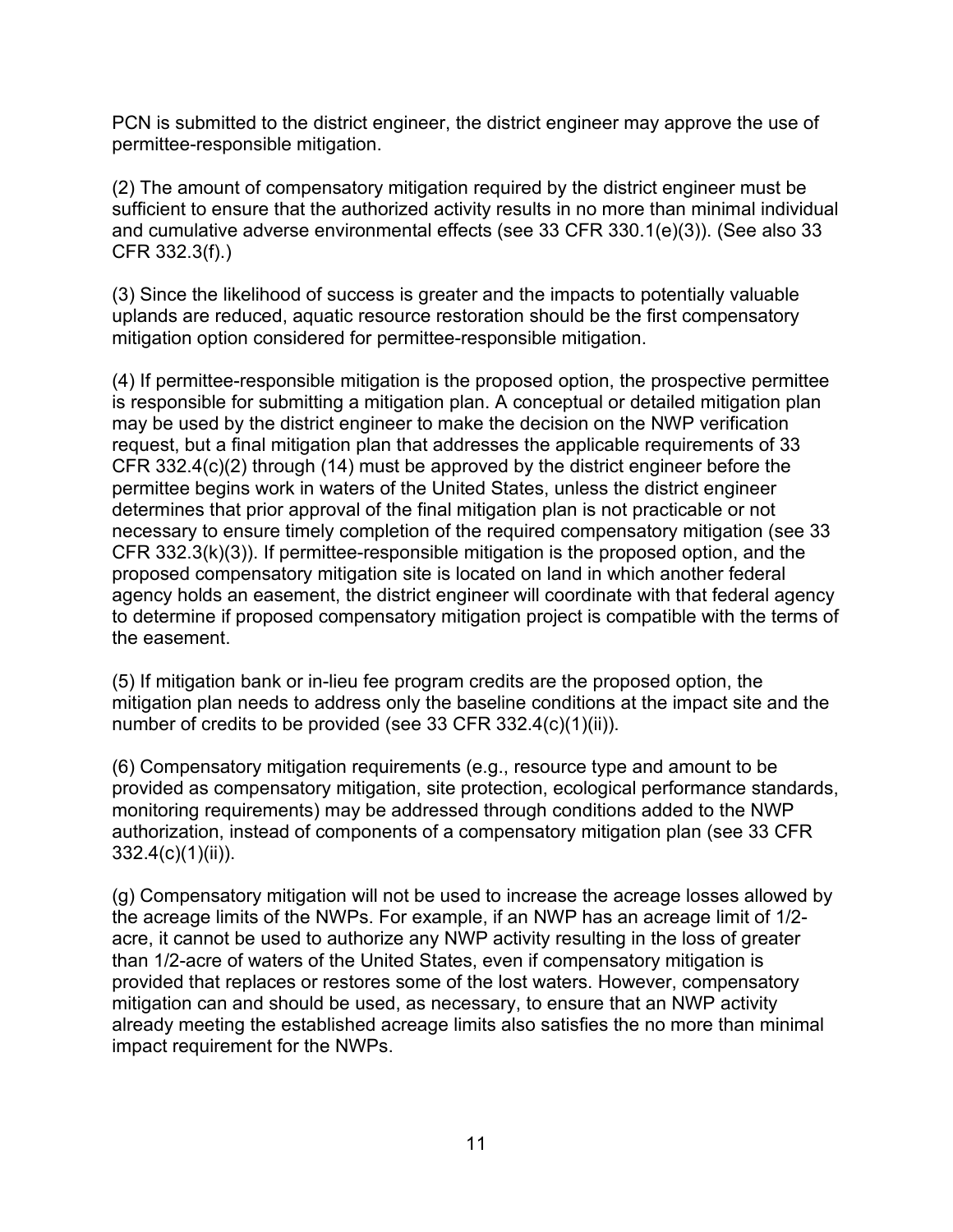(h) Permittees may propose the use of mitigation banks, in-lieu fee programs, or permittee-responsible mitigation. When developing a compensatory mitigation proposal, the permittee must consider appropriate and practicable options consistent with the framework at 33 CFR 332.3(b). For activities resulting in the loss of marine or estuarine resources, permittee-responsible mitigation may be environmentally preferable if there are no mitigation banks or in-lieu fee programs in the area that have marine or estuarine credits available for sale or transfer to the permittee. For permittee-responsible mitigation, the special conditions of the NWP verification must clearly indicate the party or parties responsible for the implementation and performance of the compensatory mitigation project, and, if required, its long-term management.

(i) Where certain functions and services of waters of the United States are permanently adversely affected by a regulated activity, such as discharges of dredged or fill material into waters of the United States that will convert a forested or scrub-shrub wetland to a herbaceous wetland in a permanently maintained utility line right-of-way, mitigation may be required to reduce the adverse environmental effects of the activity to the no more than minimal level.

24. **Safety of Impoundment Structures.** To ensure that all impoundment structures are safely designed, the district engineer may require non-Federal applicants to demonstrate that the structures comply with established state or federal, dam safety criteria or have been designed by qualified persons. The district engineer may also require documentation that the design has been independently reviewed by similarly qualified persons, and appropriate modifications made to ensure safety.

25. **Water Quality.** (a) Where the certifying authority (state, authorized tribe, or EPA, as appropriate) has not previously certified compliance of an NWP with CWA section 401, a CWA section 401 water quality certification for the proposed discharge must be obtained or waived (see 33 CFR 330.4(c)). If the permittee cannot comply with all of the conditions of a water quality certification previously issued by certifying authority for the issuance of the NWP, then the permittee must obtain a water quality certification or waiver for the proposed discharge in order for the activity to be authorized by an NWP.

(b) If the NWP activity requires pre-construction notification and the certifying authority has not previously certified compliance of an NWP with CWA section 401, the proposed discharge is not authorized by an NWP until water quality certification is obtained or waived. If the certifying authority issues a water quality certification for the proposed discharge, the permittee must submit a copy of the certification to the district engineer. The discharge is not authorized by an NWP until the district engineer has notified the permittee that the water quality certification requirement has been satisfied by the issuance of a water quality certification or a waiver.

(c) The district engineer or certifying authority may require additional water quality management measures to ensure that the authorized activity does not result in more than minimal degradation of water quality.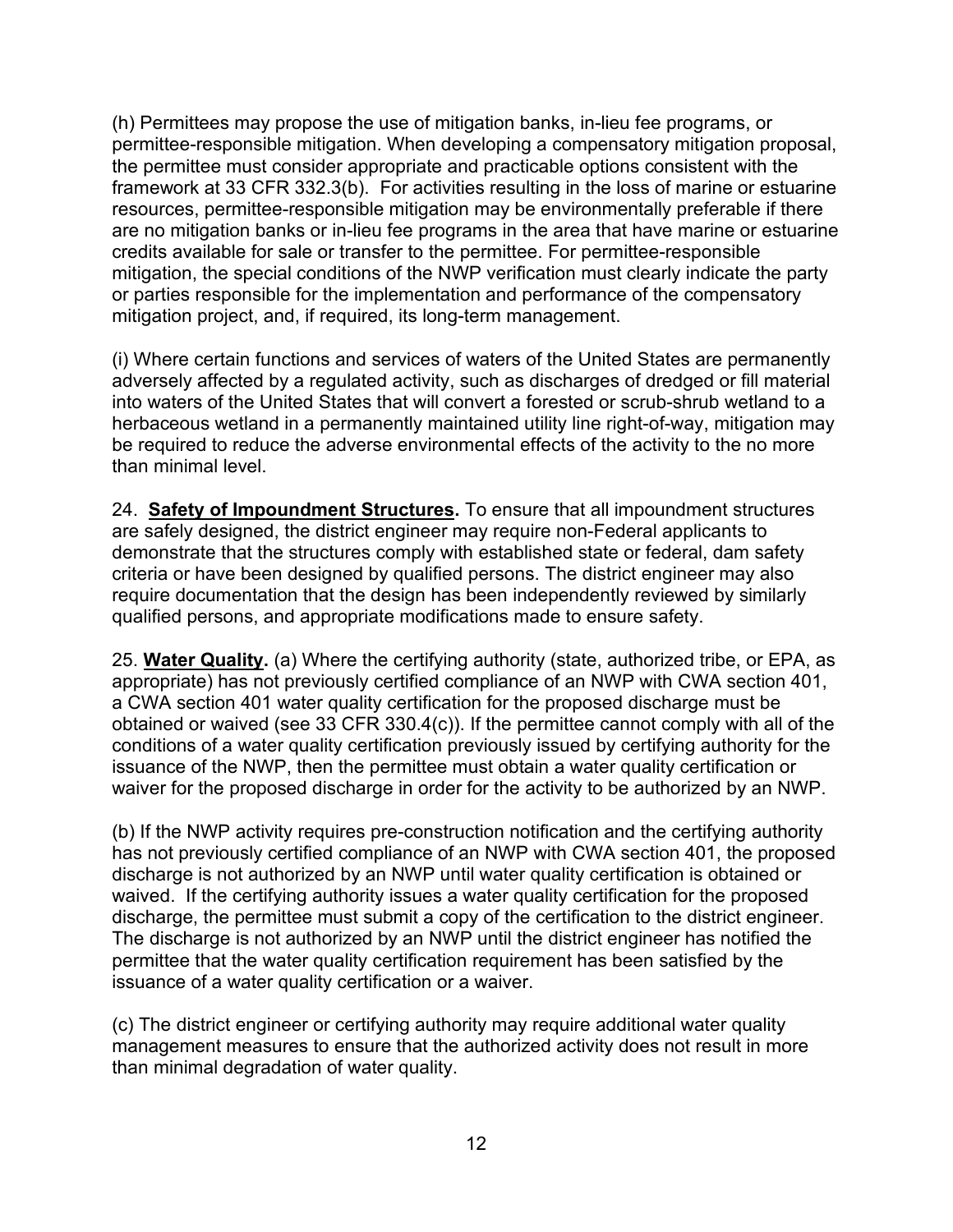26. **Coastal Zone Management.** In coastal states where an NWP has not previously received a state coastal zone management consistency concurrence, an individual state coastal zone management consistency concurrence must be obtained, or a presumption of concurrence must occur (see 33 CFR 330.4(d)). If the permittee cannot comply with all of the conditions of a coastal zone management consistency concurrence previously issued by the state, then the permittee must obtain an individual coastal zone management consistency concurrence or presumption of concurrence in order for the activity to be authorized by an NWP. The district engineer or a state may require additional measures to ensure that the authorized activity is consistent with state coastal zone management requirements.

27. **Regional and Case-By-Case Conditions.** The activity must comply with any regional conditions that may have been added by the Division Engineer (see 33 CFR 330.4(e)) and with any case specific conditions added by the Corps or by the state, Indian Tribe, or U.S. EPA in its CWA section 401 Water Quality Certification, or by the state in its Coastal Zone Management Act consistency determination.

28. **Use of Multiple Nationwide Permits.** The use of more than one NWP for a single and complete project is authorized, subject to the following restrictions:

(a) If only one of the NWPs used to authorize the single and complete project has a specified acreage limit, the acreage loss of waters of the United States cannot exceed the acreage limit of the NWP with the highest specified acreage limit. For example, if a road crossing over tidal waters is constructed under NWP 14, with associated bank stabilization authorized by NWP 13, the maximum acreage loss of waters of the United States for the total project cannot exceed 1/3-acre.

(b) If one or more of the NWPs used to authorize the single and complete project has specified acreage limits, the acreage loss of waters of the United States authorized by those NWPs cannot exceed their respective specified acreage limits. For example, if a commercial development is constructed under NWP 39, and the single and complete project includes the filling of an upland ditch authorized by NWP 46, the maximum acreage loss of waters of the United States for the commercial development under NWP 39 cannot exceed 1/2-acre, and the total acreage loss of waters of United States due to the NWP 39 and 46 activities cannot exceed 1 acre.

29. **Transfer of Nationwide Permit Verifications.** If the permittee sells the property associated with a nationwide permit verification, the permittee may transfer the nationwide permit verification to the new owner by submitting a letter to the appropriate Corps district office to validate the transfer. A copy of the nationwide permit verification must be attached to the letter, and the letter must contain the following statement and signature:

"When the structures or work authorized by this nationwide permit are still in existence at the time the property is transferred, the terms and conditions of this nationwide permit, including any special conditions, will continue to be binding on the new owner(s)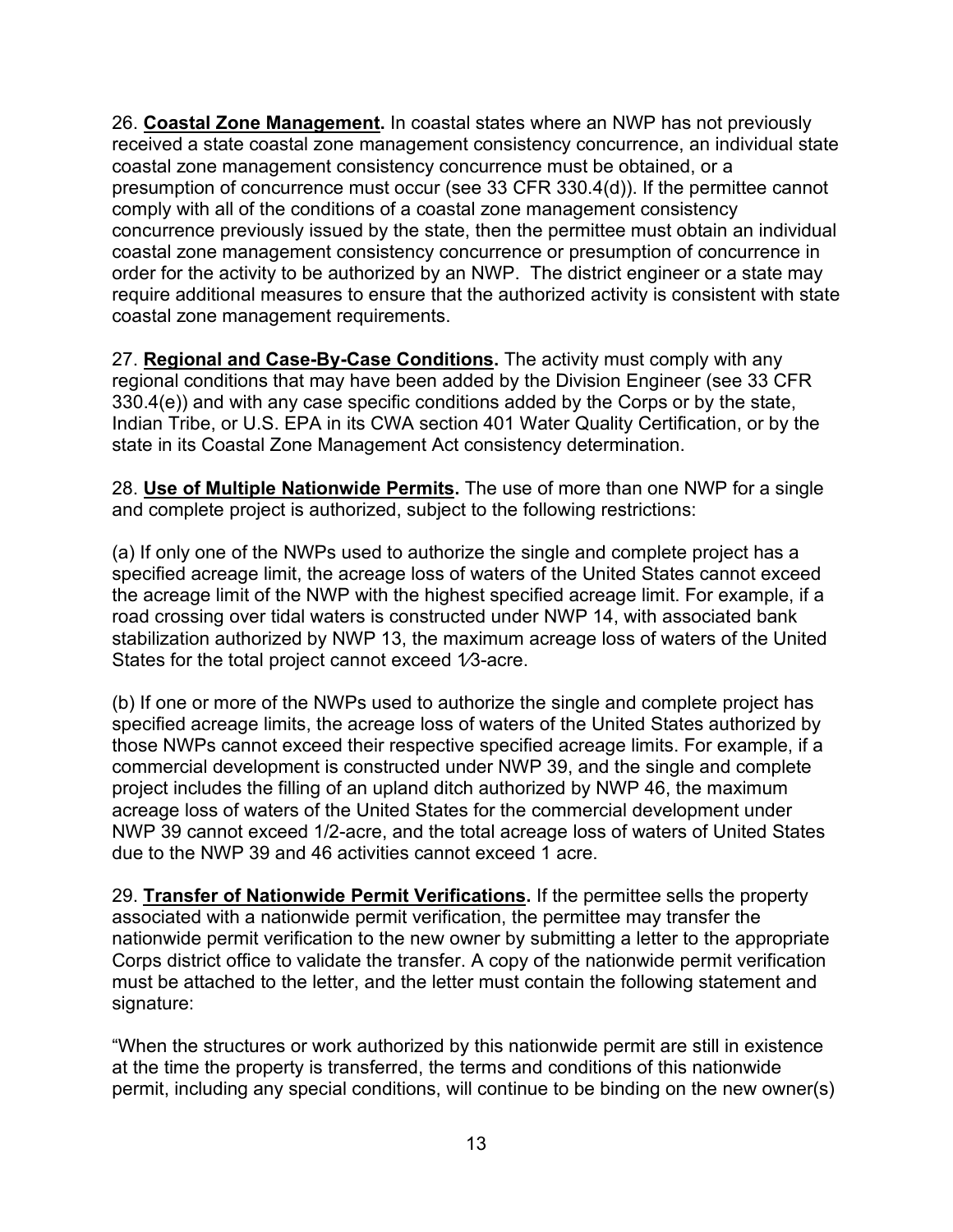of the property. To validate the transfer of this nationwide permit and the associated liabilities associated with compliance with its terms and conditions, have the transferee sign and date below."

\_\_\_\_\_\_\_\_\_\_\_\_\_\_\_\_\_\_\_\_\_\_\_\_\_\_\_\_\_\_\_\_\_\_\_\_\_\_\_\_\_\_\_\_\_ (Transferee)

\_\_\_\_\_\_\_\_\_\_\_\_\_\_\_\_\_\_\_\_\_\_\_\_\_\_\_\_\_\_\_\_\_\_\_\_\_\_\_\_\_\_\_\_\_ (Date)

30. **Compliance Certification.** Each permittee who receives an NWP verification letter from the Corps must provide a signed certification documenting completion of the authorized activity and implementation of any required compensatory mitigation. The success of any required permittee-responsible mitigation, including the achievement of ecological performance standards, will be addressed separately by the district engineer. The Corps will provide the permittee the certification document with the NWP verification letter. The certification document will include:

(a) A statement that the authorized activity was done in accordance with the NWP authorization, including any general, regional, or activity-specific conditions;

(b) A statement that the implementation of any required compensatory mitigation was completed in accordance with the permit conditions. If credits from a mitigation bank or in-lieu fee program are used to satisfy the compensatory mitigation requirements, the certification must include the documentation required by 33 CFR 332.3(l)(3) to confirm that the permittee secured the appropriate number and resource type of credits; and

(c) The signature of the permittee certifying the completion of the activity and mitigation.

The completed certification document must be submitted to the district engineer within 30 days of completion of the authorized activity or the implementation of any required compensatory mitigation, whichever occurs later.

31. **Activities Affecting Structures or Works Built by the United States.** If an NWP activity also requires review by, or permission from, the Corps pursuant to 33 U.S.C. 408 because it will alter or temporarily or permanently occupy or use a U.S. Army Corps of Engineers (USACE) federally authorized Civil Works project (a "USACE project"), the prospective permittee must submit a pre-construction notification. See paragraph (b)(10) of general condition 32. An activity that requires section 408 permission and/or review is not authorized by an NWP until the appropriate Corps office issues the section 408 permission or completes its review to alter, occupy, or use the USACE project, and the district engineer issues a written NWP verification.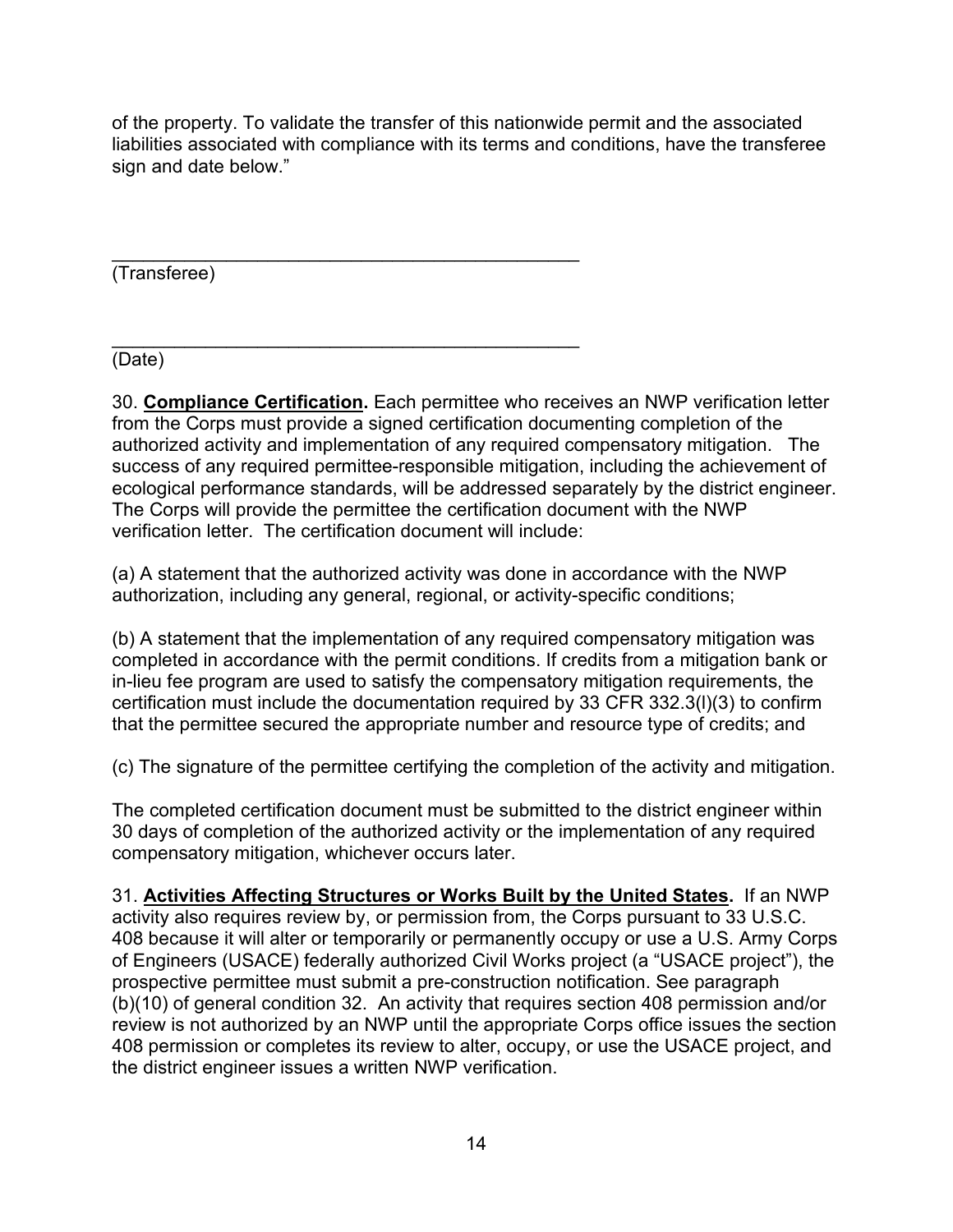32. **Pre-Construction Notification.** (a) *Timing*. Where required by the terms of the NWP, the prospective permittee must notify the district engineer by submitting a preconstruction notification (PCN) as early as possible. The district engineer must determine if the PCN is complete within 30 calendar days of the date of receipt and, if the PCN is determined to be incomplete, notify the prospective permittee within that 30 day period to request the additional information necessary to make the PCN complete. The request must specify the information needed to make the PCN complete. As a general rule, district engineers will request additional information necessary to make the PCN complete only once. However, if the prospective permittee does not provide all of the requested information, then the district engineer will notify the prospective permittee that the PCN is still incomplete and the PCN review process will not commence until all of the requested information has been received by the district engineer. The prospective permittee shall not begin the activity until either:

(1) He or she is notified in writing by the district engineer that the activity may proceed under the NWP with any special conditions imposed by the district or division engineer; or

(2) 45 calendar days have passed from the district engineer's receipt of the complete PCN and the prospective permittee has not received written notice from the district or division engineer. However, if the permittee was required to notify the Corps pursuant to general condition 18 that listed species or critical habitat might be affected or are in the vicinity of the activity, or to notify the Corps pursuant to general condition 20 that the activity might have the potential to cause effects to historic properties, the permittee cannot begin the activity until receiving written notification from the Corps that there is "no effect" on listed species or "no potential to cause effects" on historic properties, or that any consultation required under Section 7 of the Endangered Species Act (see 33 CFR 330.4(f)) and/or section 106 of the National Historic Preservation Act (see 33 CFR 330.4(g)) has been completed. If the proposed activity requires a written waiver to exceed specified limits of an NWP, the permittee may not begin the activity until the district engineer issues the waiver. If the district or division engineer notifies the permittee in writing that an individual permit is required within 45 calendar days of receipt of a complete PCN, the permittee cannot begin the activity until an individual permit has been obtained. Subsequently, the permittee's right to proceed under the NWP may be modified, suspended, or revoked only in accordance with the procedure set forth in 33 CFR 330.5(d)(2).

(b) *Contents of Pre-Construction Notification*: The PCN must be in writing and include the following information:

(1) Name, address and telephone numbers of the prospective permittee;

(2) Location of the proposed activity;

(3) Identify the specific NWP or NWP(s) the prospective permittee wants to use to authorize the proposed activity;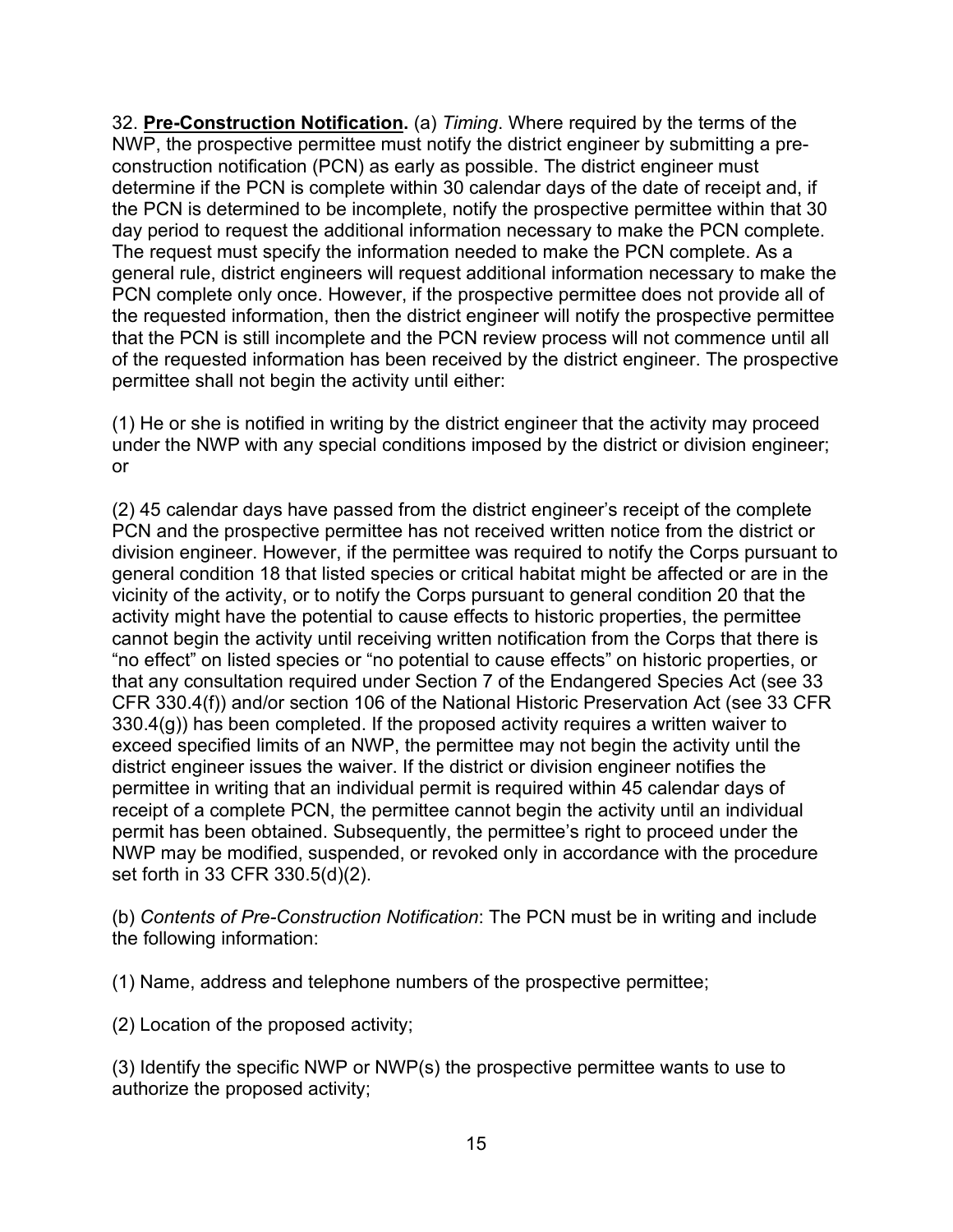(4) (i) A description of the proposed activity; the activity's purpose; direct and indirect adverse environmental effects the activity would cause, including the anticipated amount of loss of wetlands, other special aquatic sites, and other waters expected to result from the NWP activity, in acres, linear feet, or other appropriate unit of measure; a description of any proposed mitigation measures intended to reduce the adverse environmental effects caused by the proposed activity; and any other NWP(s), regional general permit(s), or individual permit(s) used or intended to be used to authorize any part of the proposed project or any related activity, including other separate and distant crossings for linear projects that require Department of the Army authorization but do not require pre-construction notification. The description of the proposed activity and any proposed mitigation measures should be sufficiently detailed to allow the district engineer to determine that the adverse environmental effects of the activity will be no more than minimal and to determine the need for compensatory mitigation or other mitigation measures.

(ii) For linear projects where one or more single and complete crossings require preconstruction notification, the PCN must include the quantity of anticipated losses of wetlands, other special aquatic sites, and other waters for each single and complete crossing of those wetlands, other special aquatic sites, and other waters (including those single and complete crossings authorized by an NWP but do not require PCNs). This information will be used by the district engineer to evaluate the cumulative adverse environmental effects of the proposed linear project, and does not change those non-PCN NWP activities into NWP PCNs.

(iii) Sketches should be provided when necessary to show that the activity complies with the terms of the NWP. (Sketches usually clarify the activity and when provided results in a quicker decision. Sketches should contain sufficient detail to provide an illustrative description of the proposed activity (e.g., a conceptual plan), but do not need to be detailed engineering plans);

(5) The PCN must include a delineation of wetlands, other special aquatic sites, and other waters, such as lakes and ponds, and perennial and intermittent streams, on the project site. Wetland delineations must be prepared in accordance with the current method required by the Corps. The permittee may ask the Corps to delineate the special aquatic sites and other waters on the project site, but there may be a delay if the Corps does the delineation, especially if the project site is large or contains many wetlands, other special aquatic sites, and other waters. Furthermore, the 45-day period will not start until the delineation has been submitted to or completed by the Corps, as appropriate;

(6) If the proposed activity will result in the loss of greater than 1/10-acre of wetlands or 3/100-acre of stream bed and a PCN is required, the prospective permittee must submit a statement describing how the mitigation requirement will be satisfied, or explaining why the adverse environmental effects are no more than minimal and why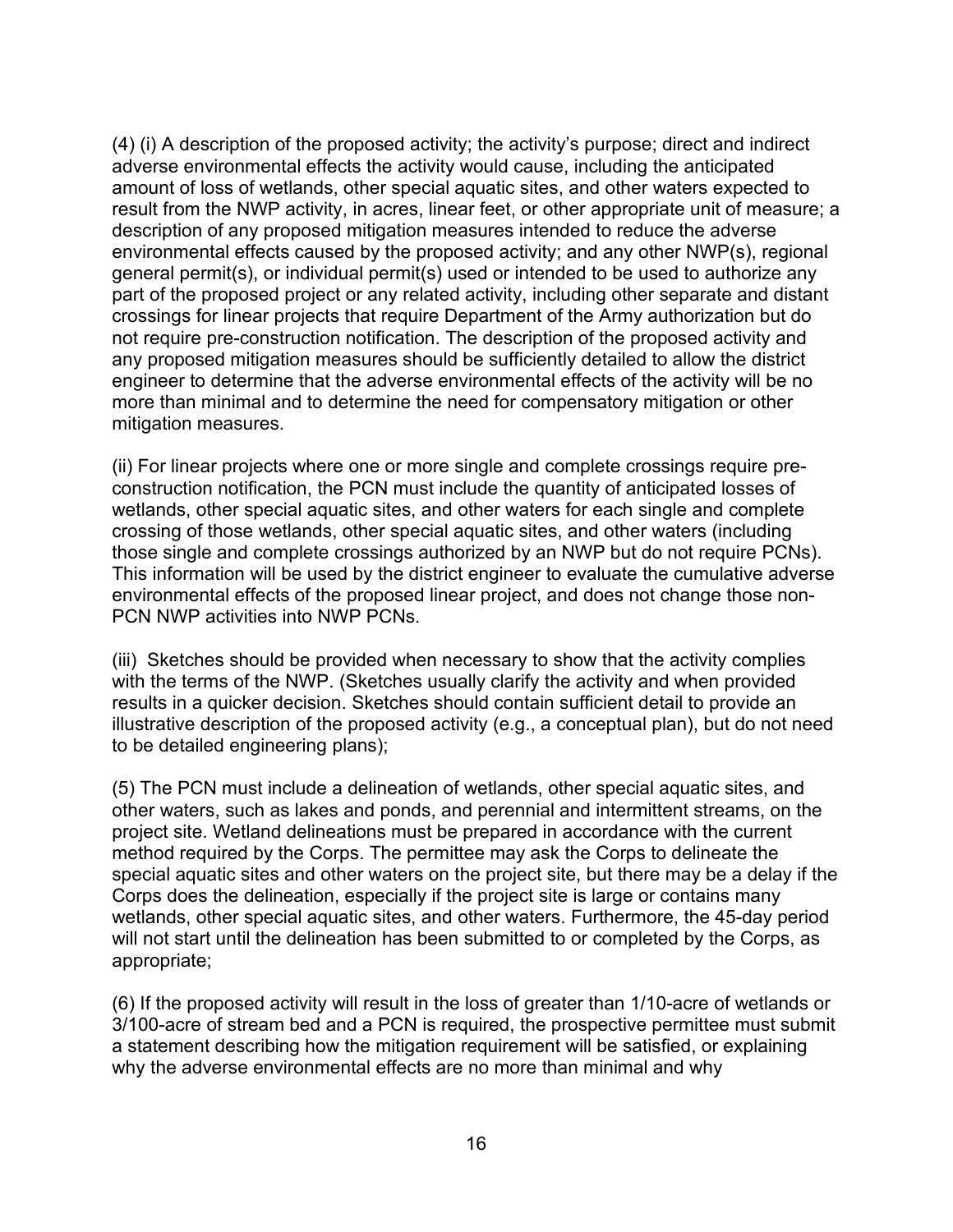compensatory mitigation should not be required. As an alternative, the prospective permittee may submit a conceptual or detailed mitigation plan.

(7) For non-federal permittees, if any listed species (or species proposed for listing) or designated critical habitat (or critical habitat proposed for such designation) might be affected or is in the vicinity of the activity, or if the activity is located in designated critical habitat (or critical habitat proposed for such designation), the PCN must include the name(s) of those endangered or threatened species (or species proposed for listing) that might be affected by the proposed activity or utilize the designated critical habitat (or critical habitat proposed for such designation) that might be affected by the proposed activity. For NWP activities that require pre-construction notification, Federal permittees must provide documentation demonstrating compliance with the Endangered Species Act;

(8) For non-federal permittees, if the NWP activity might have the potential to cause effects to a historic property listed on, determined to be eligible for listing on, or potentially eligible for listing on, the National Register of Historic Places, the PCN must state which historic property might have the potential to be affected by the proposed activity or include a vicinity map indicating the location of the historic property. For NWP activities that require pre-construction notification, Federal permittees must provide documentation demonstrating compliance with section 106 of the National Historic Preservation Act;

(9) For an activity that will occur in a component of the National Wild and Scenic River System, or in a river officially designated by Congress as a "study river" for possible inclusion in the system while the river is in an official study status, the PCN must identify the Wild and Scenic River or the "study river" (see general condition 16); and

(10) For an NWP activity that requires permission from, or review by, the Corps pursuant to 33 U.S.C. 408 because it will alter or temporarily or permanently occupy or use a U.S. Army Corps of Engineers federally authorized civil works project, the preconstruction notification must include a statement confirming that the project proponent has submitted a written request for section 408 permission from, or review by, the Corps office having jurisdiction over that USACE project.

(c) *Form of Pre-Construction Notification*: The nationwide permit pre-construction notification form (Form ENG 6082) should be used for NWP PCNs. A letter containing the required information may also be used. Applicants may provide electronic files of PCNs and supporting materials if the district engineer has established tools and procedures for electronic submittals.

(d) *Agency Coordination*: (1) The district engineer will consider any comments from Federal and state agencies concerning the proposed activity's compliance with the terms and conditions of the NWPs and the need for mitigation to reduce the activity's adverse environmental effects so that they are no more than minimal.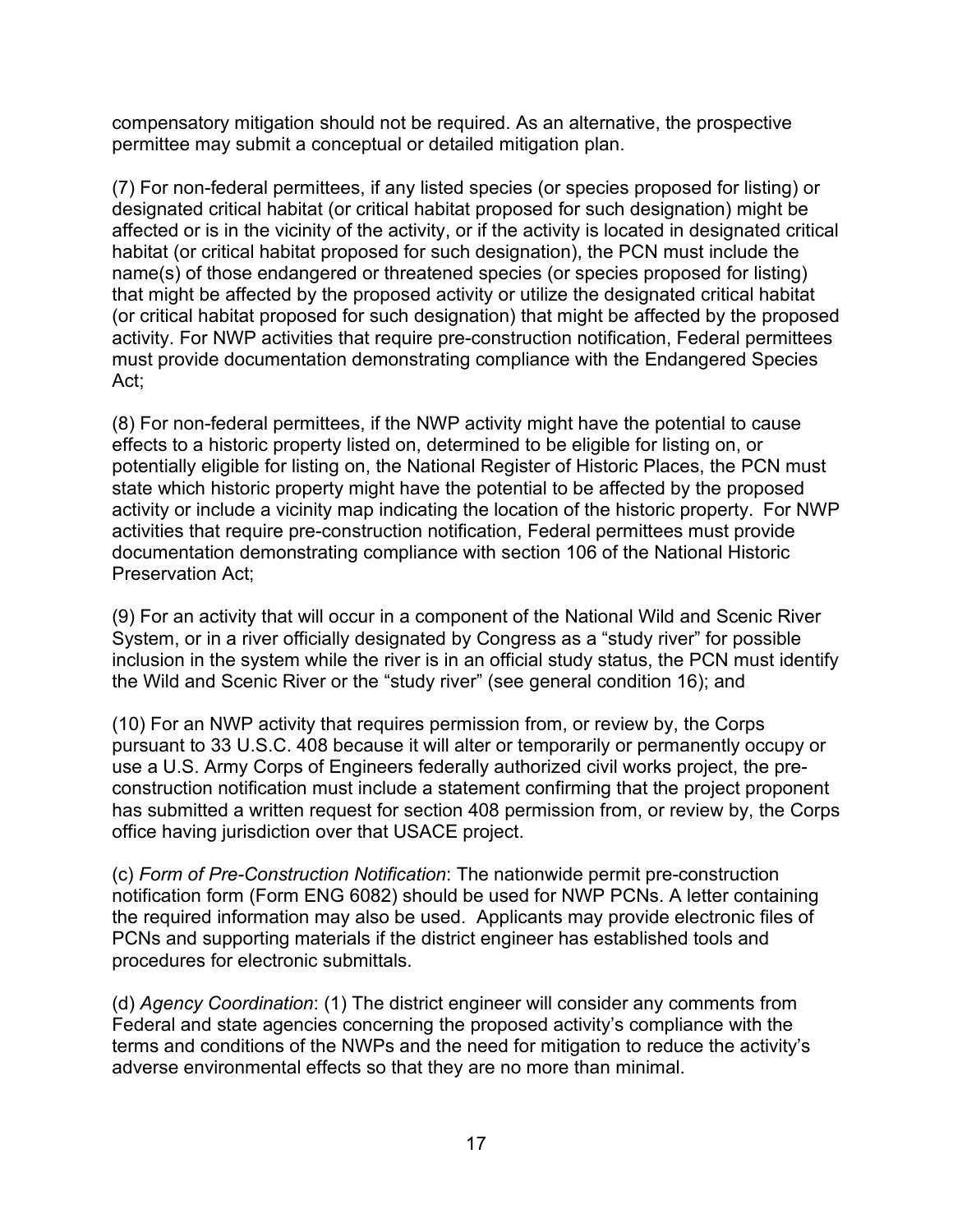(2) Agency coordination is required for: (i) all NWP activities that require preconstruction notification and result in the loss of greater than 1/2-acre of waters of the United States; (ii) NWP 13 activities in excess of 500 linear feet, fills greater than one cubic yard per running foot, or involve discharges of dredged or fill material into special aquatic sites; and (iii) NWP 54 activities in excess of 500 linear feet, or that extend into the waterbody more than 30 feet from the mean low water line in tidal waters or the ordinary high water mark in the Great Lakes.

(3) When agency coordination is required, the district engineer will immediately provide (e.g., via e-mail, facsimile transmission, overnight mail, or other expeditious manner) a copy of the complete PCN to the appropriate Federal or state offices (FWS, state natural resource or water quality agency, EPA, and, if appropriate, the NMFS). With the exception of NWP 37, these agencies will have 10 calendar days from the date the material is transmitted to notify the district engineer via telephone, facsimile transmission, or e-mail that they intend to provide substantive, site-specific comments. The comments must explain why the agency believes the adverse environmental effects will be more than minimal. If so contacted by an agency, the district engineer will wait an additional 15 calendar days before making a decision on the pre-construction notification. The district engineer will fully consider agency comments received within the specified time frame concerning the proposed activity's compliance with the terms and conditions of the NWPs, including the need for mitigation to ensure that the net adverse environmental effects of the proposed activity are no more than minimal. The district engineer will provide no response to the resource agency, except as provided below. The district engineer will indicate in the administrative record associated with each pre-construction notification that the resource agencies' concerns were considered. For NWP 37, the emergency watershed protection and rehabilitation activity may proceed immediately in cases where there is an unacceptable hazard to life or a significant loss of property or economic hardship will occur. The district engineer will consider any comments received to decide whether the NWP 37 authorization should be modified, suspended, or revoked in accordance with the procedures at 33 CFR 330.5.

(4) In cases of where the prospective permittee is not a Federal agency, the district engineer will provide a response to NMFS within 30 calendar days of receipt of any Essential Fish Habitat conservation recommendations, as required by section 305(b)(4)(B) of the Magnuson-Stevens Fishery Conservation and Management Act.

(5) Applicants are encouraged to provide the Corps with either electronic files or multiple copies of pre-construction notifications to expedite agency coordination.

### **2021 District Engineer's Decision**

1. In reviewing the PCN for the proposed activity, the district engineer will determine whether the activity authorized by the NWP will result in more than minimal individual or cumulative adverse environmental effects or may be contrary to the public interest. If a project proponent requests authorization by a specific NWP, the district engineer should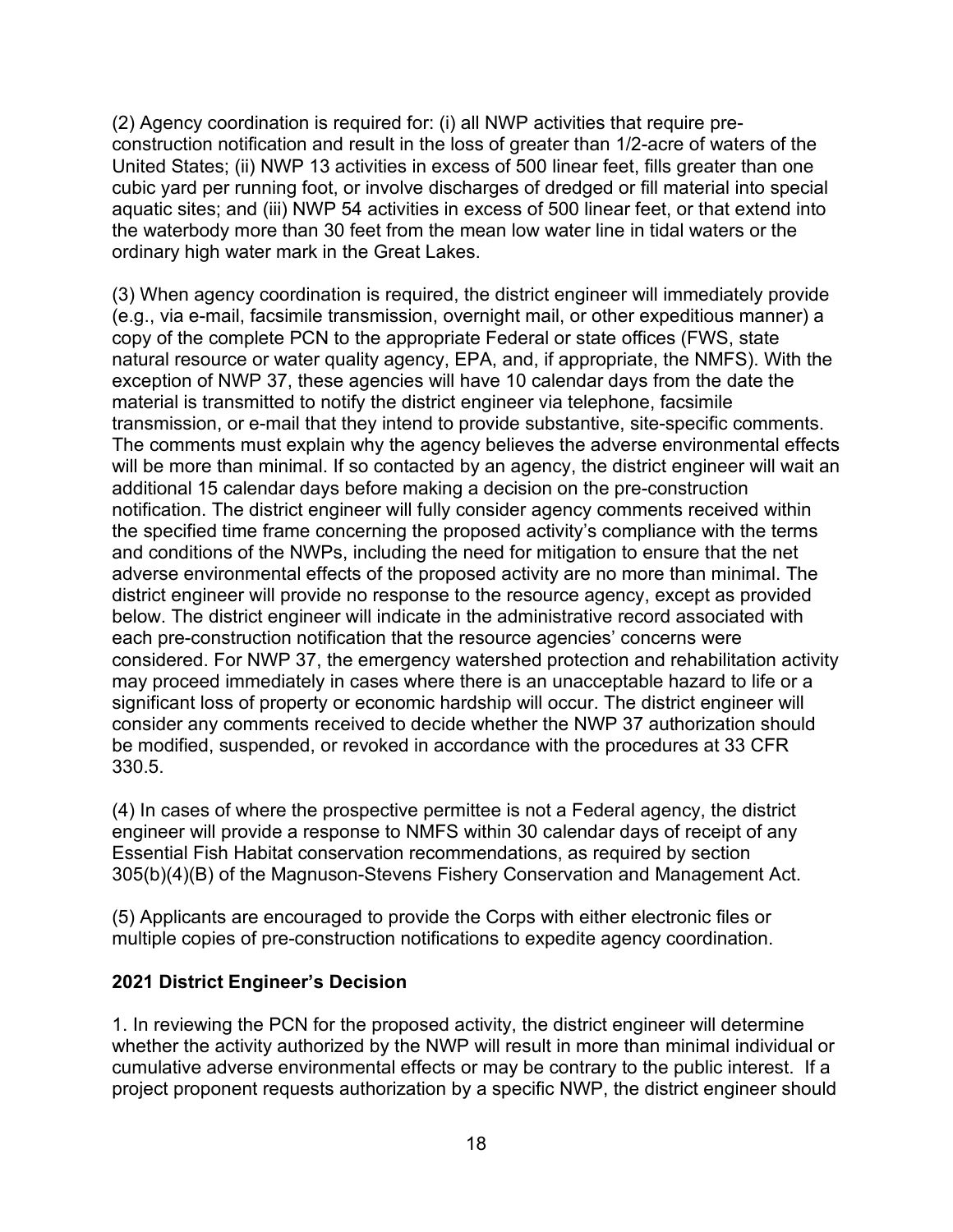issue the NWP verification for that activity if it meets the terms and conditions of that NWP, unless he or she determines, after considering mitigation, that the proposed activity will result in more than minimal individual and cumulative adverse effects on the aquatic environment and other aspects of the public interest and exercises discretionary authority to require an individual permit for the proposed activity. For a linear project, this determination will include an evaluation of the single and complete crossings of waters of the United States that require PCNs to determine whether they individually satisfy the terms and conditions of the NWP(s), as well as the cumulative effects caused by all of the crossings of waters of the United States authorized by an NWP. If an applicant requests a waiver of an applicable limit, as provided for in NWPs 13, 36, or 54, the district engineer will only grant the waiver upon a written determination that the NWP activity will result in only minimal individual and cumulative adverse environmental effects.

2. When making minimal adverse environmental effects determinations the district engineer will consider the direct and indirect effects caused by the NWP activity. He or she will also consider the cumulative adverse environmental effects caused by activities authorized by an NWP and whether those cumulative adverse environmental effects are no more than minimal. The district engineer will also consider site specific factors, such as the environmental setting in the vicinity of the NWP activity, the type of resource that will be affected by the NWP activity, the functions provided by the aquatic resources that will be affected by the NWP activity, the degree or magnitude to which the aquatic resources perform those functions, the extent that aquatic resource functions will be lost as a result of the NWP activity (e.g., partial or complete loss), the duration of the adverse effects (temporary or permanent), the importance of the aquatic resource functions to the region (e.g., watershed or ecoregion), and mitigation required by the district engineer. If an appropriate functional or condition assessment method is available and practicable to use, that assessment method may be used by the district engineer to assist in the minimal adverse environmental effects determination. The district engineer may add case-specific special conditions to the NWP authorization to address site-specific environmental concerns.

3. If the proposed activity requires a PCN and will result in a loss of greater than 1/10 acre of wetlands or 3/100-acre of stream bed, the prospective permittee should submit a mitigation proposal with the PCN. Applicants may also propose compensatory mitigation for NWP activities with smaller impacts, or for impacts to other types of waters. The district engineer will consider any proposed compensatory mitigation or other mitigation measures the applicant has included in the proposal in determining whether the net adverse environmental effects of the proposed activity are no more than minimal. The compensatory mitigation proposal may be either conceptual or detailed. If the district engineer determines that the activity complies with the terms and conditions of the NWP and that the adverse environmental effects are no more than minimal, after considering mitigation, the district engineer will notify the permittee and include any activity-specific conditions in the NWP verification the district engineer deems necessary. Conditions for compensatory mitigation requirements must comply with the appropriate provisions at 33 CFR 332.3(k). The district engineer must approve the final mitigation plan before the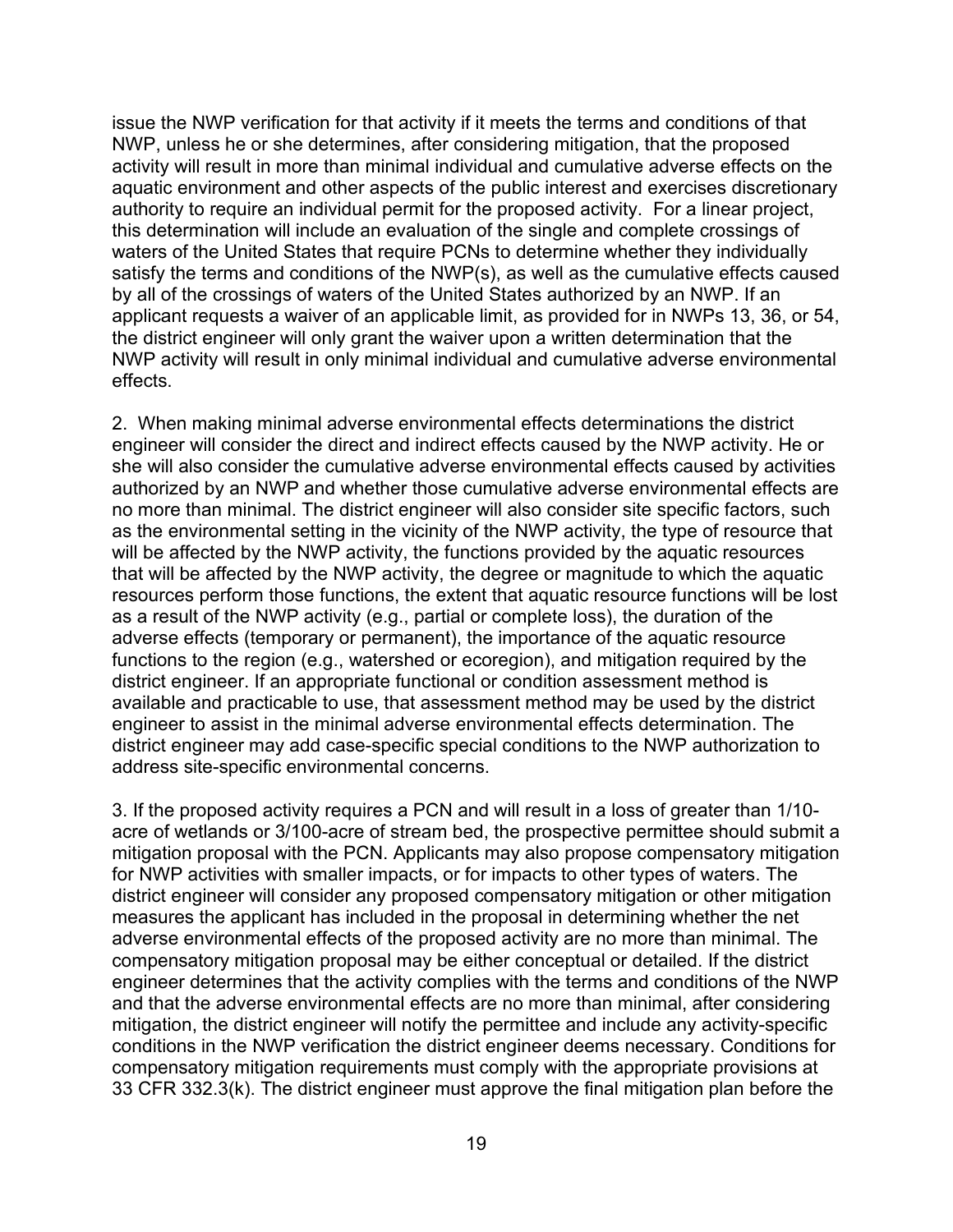permittee commences work in waters of the United States, unless the district engineer determines that prior approval of the final mitigation plan is not practicable or not necessary to ensure timely completion of the required compensatory mitigation. If the prospective permittee elects to submit a compensatory mitigation plan with the PCN, the district engineer will expeditiously review the proposed compensatory mitigation plan. The district engineer must review the proposed compensatory mitigation plan within 45 calendar days of receiving a complete PCN and determine whether the proposed mitigation would ensure that the NWP activity results in no more than minimal adverse environmental effects. If the net adverse environmental effects of the NWP activity (after consideration of the mitigation proposal) are determined by the district engineer to be no more than minimal, the district engineer will provide a timely written response to the applicant. The response will state that the NWP activity can proceed under the terms and conditions of the NWP, including any activity-specific conditions added to the NWP authorization by the district engineer.

4. If the district engineer determines that the adverse environmental effects of the proposed activity are more than minimal, then the district engineer will notify the applicant either: (a) that the activity does not qualify for authorization under the NWP and instruct the applicant on the procedures to seek authorization under an individual permit; (b) that the activity is authorized under the NWP subject to the applicant's submission of a mitigation plan that would reduce the adverse environmental effects so that they are no more than minimal; or (c) that the activity is authorized under the NWP with specific modifications or conditions. Where the district engineer determines that mitigation is required to ensure no more than minimal adverse environmental effects, the activity will be authorized within the 45-day PCN period (unless additional time is required to comply with general conditions 18, 20, and/or 31), with activity-specific conditions that state the mitigation requirements. The authorization will include the necessary conceptual or detailed mitigation plan or a requirement that the applicant submit a mitigation plan that would reduce the adverse environmental effects so that they are no more than minimal. When compensatory mitigation is required, no work in waters of the United States may occur until the district engineer has approved a specific mitigation plan or has determined that prior approval of a final mitigation plan is not practicable or not necessary to ensure timely completion of the required compensatory mitigation.

### **2021 Further Information**

1. District engineers have authority to determine if an activity complies with the terms and conditions of an NWP.

2. NWPs do not obviate the need to obtain other federal, state, or local permits, approvals, or authorizations required by law.

3. NWPs do not grant any property rights or exclusive privileges.

4. NWPs do not authorize any injury to the property or rights of others.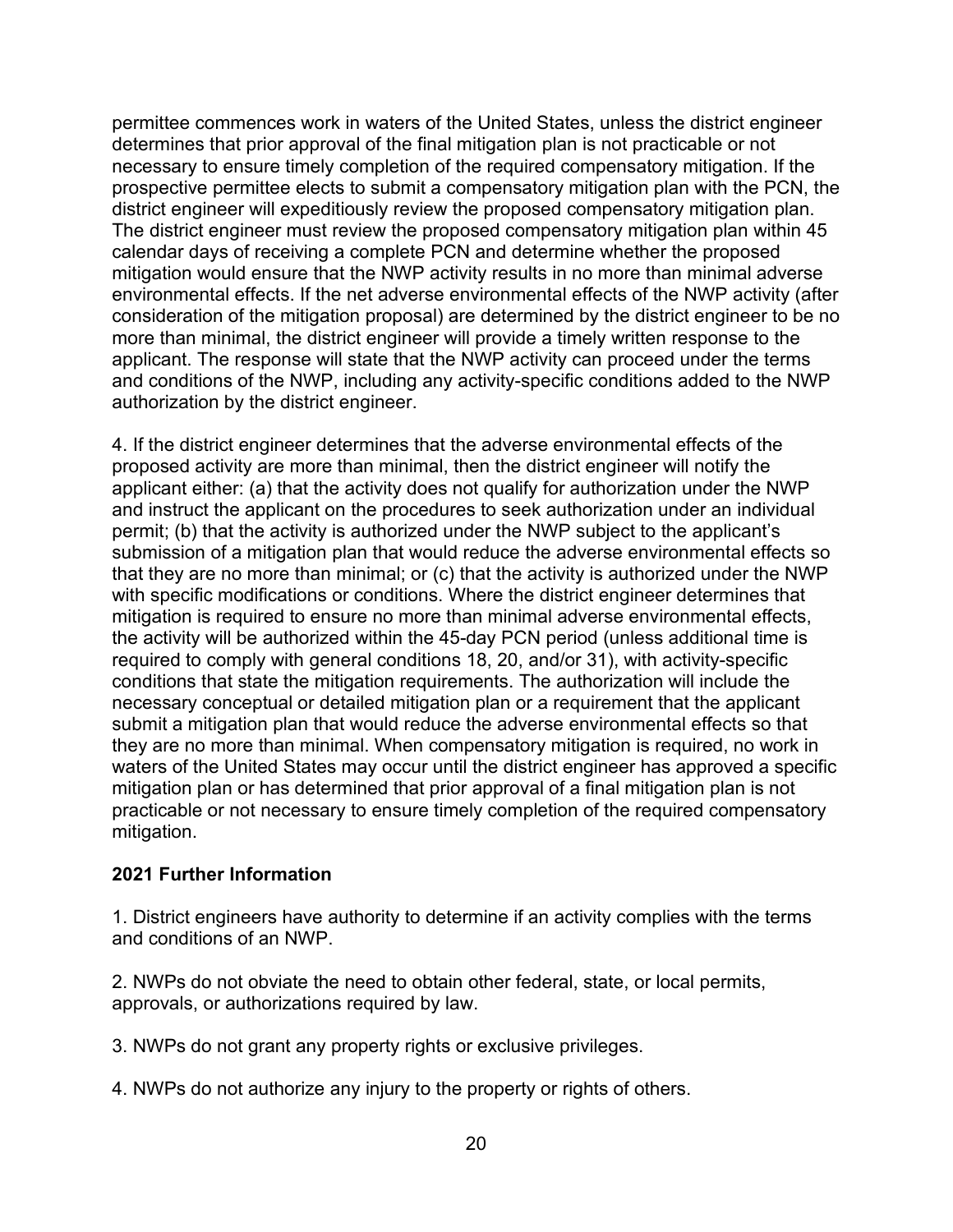5. NWPs do not authorize interference with any existing or proposed Federal project (see general condition 31).

## **2021 Nationwide Permit Definitions**

**Best management practices (BMPs):** Policies, practices, procedures, or structures implemented to mitigate the adverse environmental effects on surface water quality resulting from development. BMPs are categorized as structural or non-structural.

**Compensatory mitigation:** The restoration (re-establishment or rehabilitation), establishment (creation), enhancement, and/or in certain circumstances preservation of aquatic resources for the purposes of offsetting unavoidable adverse impacts which remain after all appropriate and practicable avoidance and minimization has been achieved.

**Currently serviceable:** Useable as is or with some maintenance, but not so degraded as to essentially require reconstruction.

**Direct effects:** Effects that are caused by the activity and occur at the same time and place.

**Discharge:** The term "discharge" means any discharge of dredged or fill material into waters of the United States.

**Ecological reference:** A model used to plan and design an aquatic habitat and riparian area restoration, enhancement, or establishment activity under NWP 27. An ecological reference may be based on the structure, functions, and dynamics of an aquatic habitat type or a riparian area type that currently exists in the region where the proposed NWP 27 activity is located. Alternatively, an ecological reference may be based on a conceptual model for the aquatic habitat type or riparian area type to be restored, enhanced, or established as a result of the proposed NWP 27 activity. An ecological reference takes into account the range of variation of the aquatic habitat type or riparian area type in the region.

**Enhancement:** The manipulation of the physical, chemical, or biological characteristics of an aquatic resource to heighten, intensify, or improve a specific aquatic resource function(s). Enhancement results in the gain of selected aquatic resource function(s), but may also lead to a decline in other aquatic resource function(s). Enhancement does not result in a gain in aquatic resource area.

**Establishment (creation):** The manipulation of the physical, chemical, or biological characteristics present to develop an aquatic resource that did not previously exist at an upland site. Establishment results in a gain in aquatic resource area.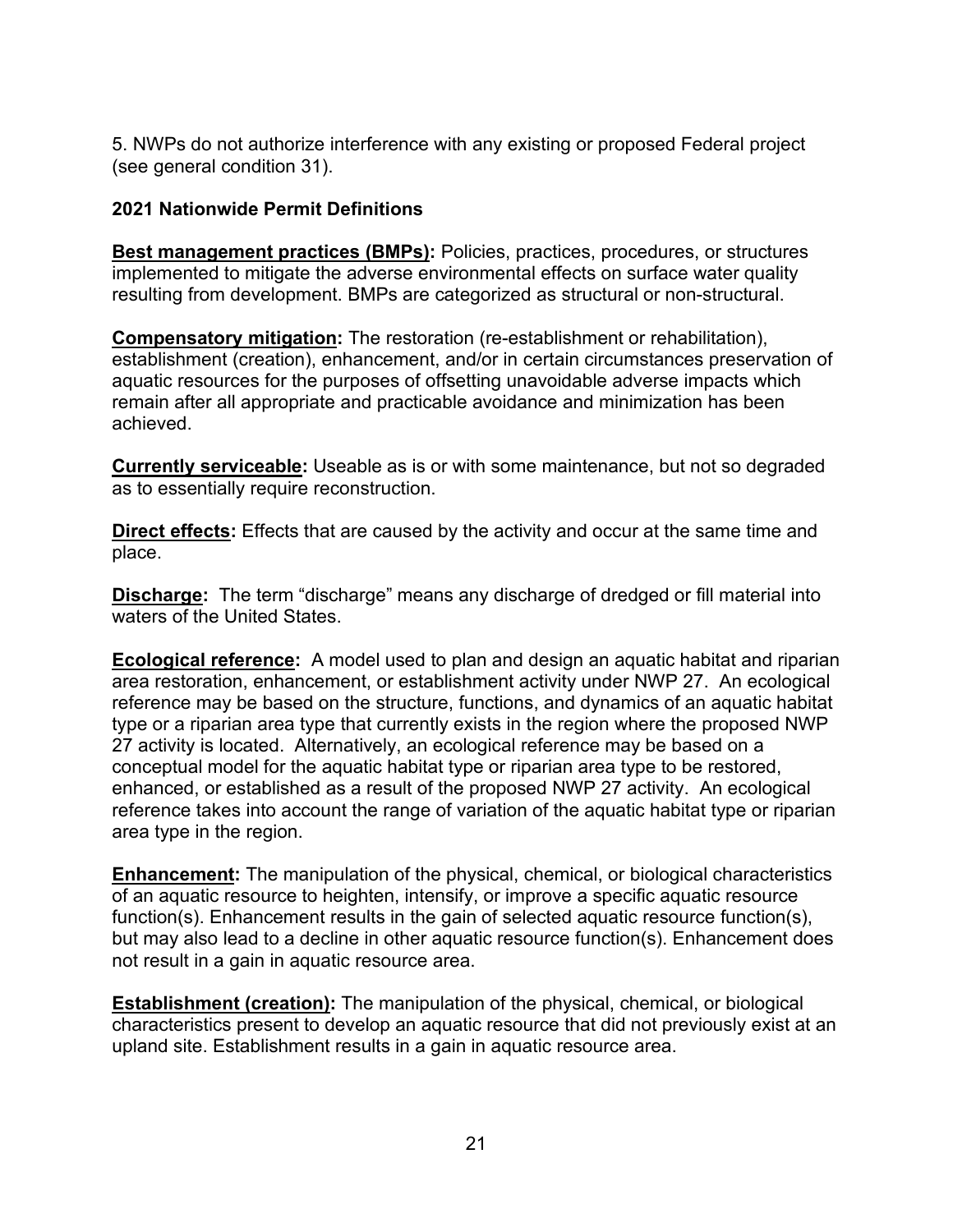**High Tide Line:** The line of intersection of the land with the water's surface at the maximum height reached by a rising tide. The high tide line may be determined, in the absence of actual data, by a line of oil or scum along shore objects, a more or less continuous deposit of fine shell or debris on the foreshore or berm, other physical markings or characteristics, vegetation lines, tidal gages, or other suitable means that delineate the general height reached by a rising tide. The line encompasses spring high tides and other high tides that occur with periodic frequency but does not include storm surges in which there is a departure from the normal or predicted reach of the tide due to the piling up of water against a coast by strong winds such as those accompanying a hurricane or other intense storm.

**Historic Property:** Any prehistoric or historic district, site (including archaeological site), building, structure, or other object included in, or eligible for inclusion in, the National Register of Historic Places maintained by the Secretary of the Interior. This term includes artifacts, records, and remains that are related to and located within such properties. The term includes properties of traditional religious and cultural importance to an Indian tribe or Native Hawaiian organization and that meet the National Register criteria (36 CFR part 60).

**Independent utility:** A test to determine what constitutes a single and complete nonlinear project in the Corps Regulatory Program. A project is considered to have independent utility if it would be constructed absent the construction of other projects in the project area. Portions of a multi-phase project that depend upon other phases of the project do not have independent utility. Phases of a project that would be constructed even if the other phases were not built can be considered as separate single and complete projects with independent utility.

**Indirect effects:** Effects that are caused by the activity and are later in time or farther removed in distance, but are still reasonably foreseeable.

**Loss of waters of the United States:** Waters of the United States that are permanently adversely affected by filling, flooding, excavation, or drainage because of the regulated activity. The loss of stream bed includes the acres of stream bed that are permanently adversely affected by filling or excavation because of the regulated activity. Permanent adverse effects include permanent discharges of dredged or fill material that change an aquatic area to dry land, increase the bottom elevation of a waterbody, or change the use of a waterbody. The acreage of loss of waters of the United States is a threshold measurement of the impact to jurisdictional waters or wetlands for determining whether a project may qualify for an NWP; it is not a net threshold that is calculated after considering compensatory mitigation that may be used to offset losses of aquatic functions and services. Waters of the United States temporarily filled, flooded, excavated, or drained, but restored to pre-construction contours and elevations after construction, are not included in the measurement of loss of waters of the United States. Impacts resulting from activities that do not require Department of the Army authorization, such as activities eligible for exemptions under section 404(f) of the Clean Water Act, are not considered when calculating the loss of waters of the United States.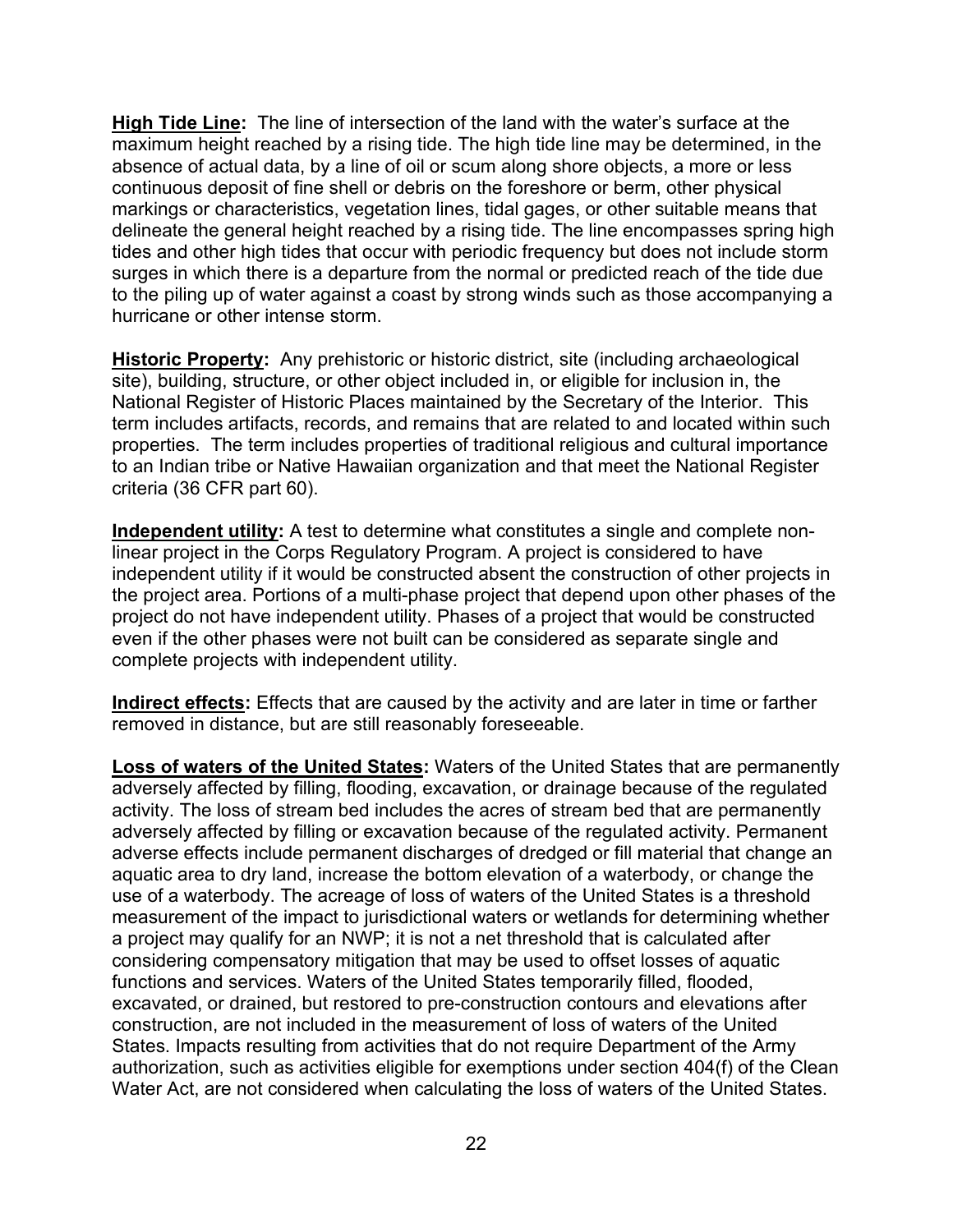**Navigable waters:** Waters subject to section 10 of the Rivers and Harbors Act of 1899. These waters are defined at 33 CFR part 329.

**Non-tidal wetland:** A non-tidal wetland is a wetland that is not subject to the ebb and flow of tidal waters. Non-tidal wetlands contiguous to tidal waters are located landward of the high tide line (i.e., spring high tide line).

**Open water:** For purposes of the NWPs, an open water is any area that in a year with normal patterns of precipitation has water flowing or standing above ground to the extent that an ordinary high water mark can be determined. Aquatic vegetation within the area of flowing or standing water is either non-emergent, sparse, or absent. Vegetated shallows are considered to be open waters. Examples of "open waters" include rivers, streams, lakes, and ponds.

**Ordinary High Water Mark:** The term ordinary high water mark means that line on the shore established by the fluctuations of water and indicated by physical characteristics such as a clear, natural line impressed on the bank, shelving, changes in the character of soil, destruction of terrestrial vegetation, the presence of litter and debris, or other appropriate means that consider the characteristics of the surrounding areas.

**Perennial stream:** A perennial stream has surface water flowing continuously yearround during a typical year.

**Practicable:** Available and capable of being done after taking into consideration cost, existing technology, and logistics in light of overall project purposes.

**Pre-construction notification:** A request submitted by the project proponent to the Corps for confirmation that a particular activity is authorized by nationwide permit. The request may be a permit application, letter, or similar document that includes information about the proposed work and its anticipated environmental effects. Preconstruction notification may be required by the terms and conditions of a nationwide permit, or by regional conditions. A pre-construction notification may be voluntarily submitted in cases where pre-construction notification is not required and the project proponent wants confirmation that the activity is authorized by nationwide permit.

**Preservation:** The removal of a threat to, or preventing the decline of, aquatic resources by an action in or near those aquatic resources. This term includes activities commonly associated with the protection and maintenance of aquatic resources through the implementation of appropriate legal and physical mechanisms. Preservation does not result in a gain of aquatic resource area or functions.

**Re-establishment:** The manipulation of the physical, chemical, or biological characteristics of a site with the goal of returning natural/historic functions to a former aquatic resource. Re-establishment results in rebuilding a former aquatic resource and results in a gain in aquatic resource area and functions.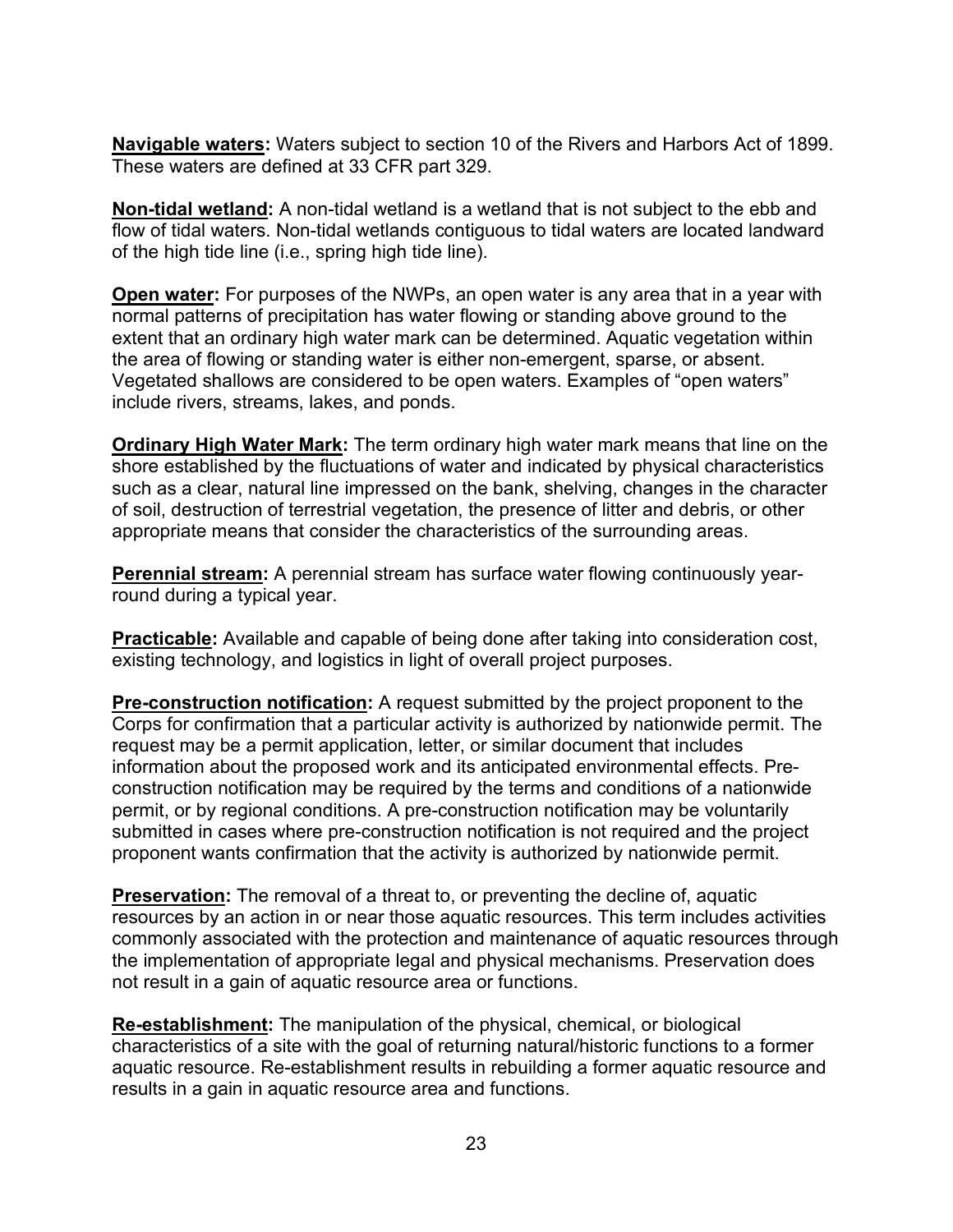**Rehabilitation:** The manipulation of the physical, chemical, or biological characteristics of a site with the goal of repairing natural/historic functions to a degraded aquatic resource. Rehabilitation results in a gain in aquatic resource function, but does not result in a gain in aquatic resource area.

**Restoration:** The manipulation of the physical, chemical, or biological characteristics of a site with the goal of returning natural/historic functions to a former or degraded aquatic resource. For the purpose of tracking net gains in aquatic resource area, restoration is divided into two categories: re-establishment and rehabilitation.

**Riffle and pool complex:** Riffle and pool complexes are special aquatic sites under the 404(b)(1) Guidelines. Riffle and pool complexes sometimes characterize steep gradient sections of streams. Such stream sections are recognizable by their hydraulic characteristics. The rapid movement of water over a course substrate in riffles results in a rough flow, a turbulent surface, and high dissolved oxygen levels in the water. Pools are deeper areas associated with riffles. A slower stream velocity, a streaming flow, a smooth surface, and a finer substrate characterize pools.

**Riparian areas:** Riparian areas are lands next to streams, lakes, and estuarine-marine shorelines. Riparian areas are transitional between terrestrial and aquatic ecosystems, through which surface and subsurface hydrology connects riverine, lacustrine, estuarine, and marine waters with their adjacent wetlands, non-wetland waters, or uplands. Riparian areas provide a variety of ecological functions and services and help improve or maintain local water quality. (See general condition 23.)

**Shellfish seeding:** The placement of shellfish seed and/or suitable substrate to increase shellfish production. Shellfish seed consists of immature individual shellfish or individual shellfish attached to shells or shell fragments (i.e., spat on shell). Suitable substrate may consist of shellfish shells, shell fragments, or other appropriate materials placed into waters for shellfish habitat.

**Single and complete linear project:** A linear project is a project constructed for the purpose of getting people, goods, or services from a point of origin to a terminal point, which often involves multiple crossings of one or more waterbodies at separate and distant locations. The term "single and complete project" is defined as that portion of the total linear project proposed or accomplished by one owner/developer or partnership or other association of owners/developers that includes all crossings of a single water of the United States (i.e., a single waterbody) at a specific location. For linear projects crossing a single or multiple waterbodies several times at separate and distant locations, each crossing is considered a single and complete project for purposes of NWP authorization. However, individual channels in a braided stream or river, or individual arms of a large, irregularly shaped wetland or lake, etc., are not separate waterbodies, and crossings of such features cannot be considered separately.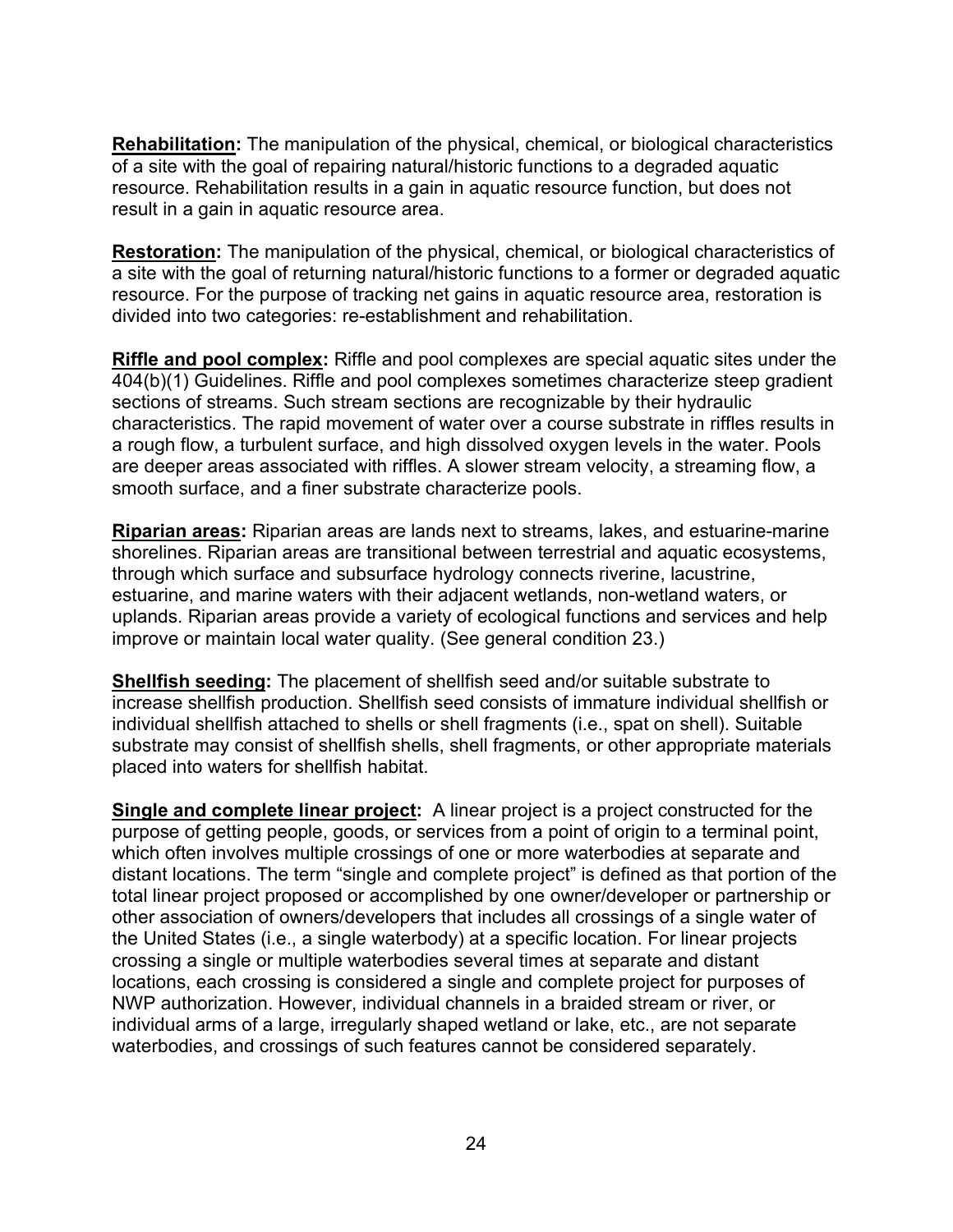**Single and complete non-linear project:** For non-linear projects, the term "single and complete project" is defined at 33 CFR 330.2(i) as the total project proposed or accomplished by one owner/developer or partnership or other association of owners/developers. A single and complete non-linear project must have independent utility (see definition of "independent utility"). Single and complete non-linear projects may not be "piecemealed" to avoid the limits in an NWP authorization.

**Stormwater management:** Stormwater management is the mechanism for controlling stormwater runoff for the purposes of reducing downstream erosion, water quality degradation, and flooding and mitigating the adverse effects of changes in land use on the aquatic environment.

**Stormwater management facilities:** Stormwater management facilities are those facilities, including but not limited to, stormwater retention and detention ponds and best management practices, which retain water for a period of time to control runoff and/or improve the quality (i.e., by reducing the concentration of nutrients, sediments, hazardous substances and other pollutants) of stormwater runoff.

**Stream bed:** The substrate of the stream channel between the ordinary high water marks. The substrate may be bedrock or inorganic particles that range in size from clay to boulders. Wetlands contiguous to the stream bed, but outside of the ordinary high water marks, are not considered part of the stream bed.

**Stream channelization:** The manipulation of a stream's course, condition, capacity, or location that causes more than minimal interruption of normal stream processes. A channelized jurisdictional stream remains a water of the United States.

**Structure:** An object that is arranged in a definite pattern of organization. Examples of structures include, without limitation, any pier, boat dock, boat ramp, wharf, dolphin, weir, boom, breakwater, bulkhead, revetment, riprap, jetty, artificial island, artificial reef, permanent mooring structure, power transmission line, permanently moored floating vessel, piling, aid to navigation, or any other manmade obstacle or obstruction.

**Tidal wetland:** A tidal wetland is a jurisdictional wetland that is inundated by tidal waters. Tidal waters rise and fall in a predictable and measurable rhythm or cycle due to the gravitational pulls of the moon and sun. Tidal waters end where the rise and fall of the water surface can no longer be practically measured in a predictable rhythm due to masking by other waters, wind, or other effects. Tidal wetlands are located channelward of the high tide line.

**Tribal lands:** Any lands title to which is either: 1) held in trust by the United States for the benefit of any Indian tribe or individual; or 2) held by any Indian tribe or individual subject to restrictions by the United States against alienation.